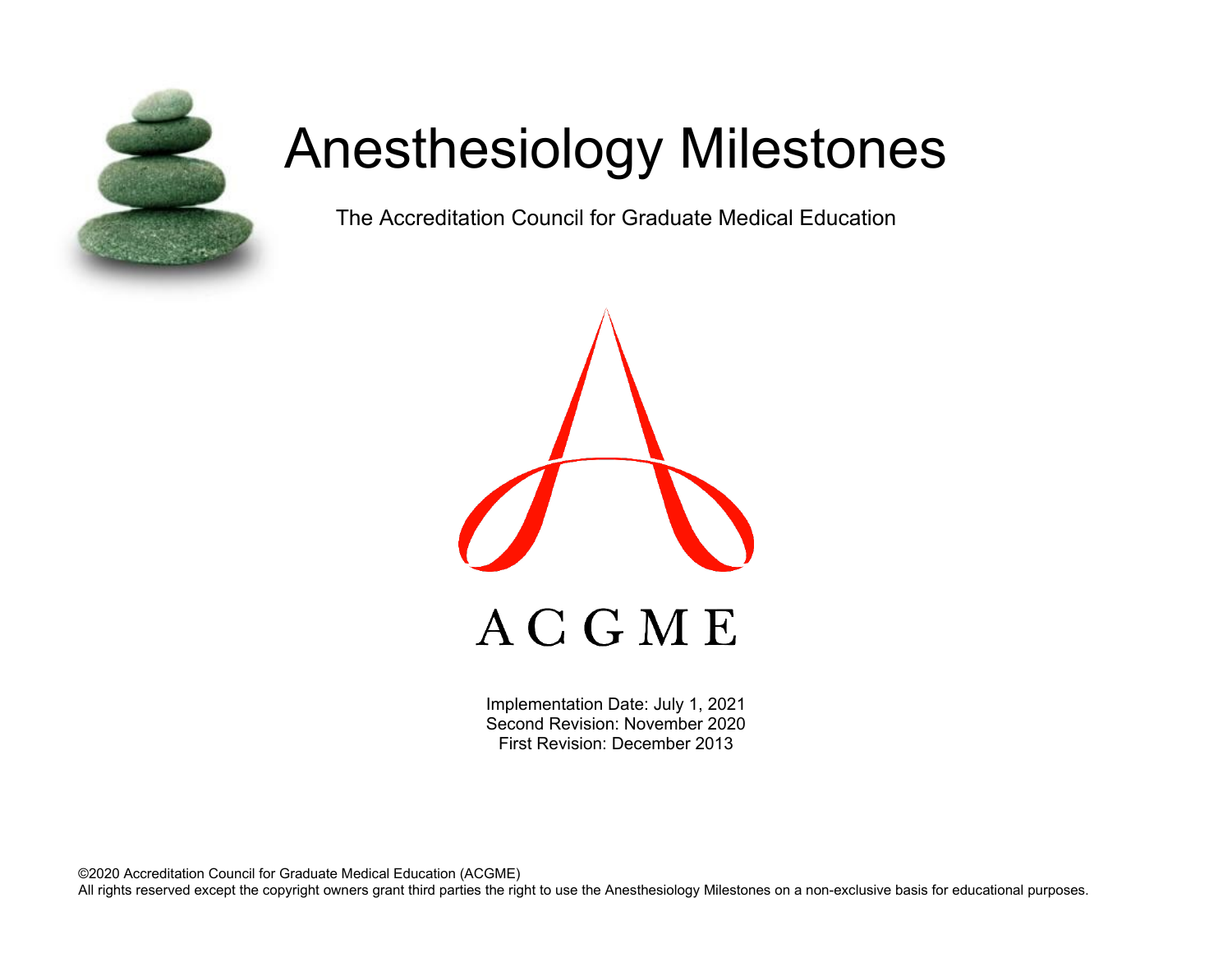# Anesthesiology Milestones

The Milestones are designed only for use in evaluation of residents in the context of their participation in ACGME-accredited residency programs. The Milestones provide a framework for the assessment of the development of the resident in key dimensions of the elements of physician competence in a specialty or subspecialty. They neither represent the entirety of the dimensions of the six domains of physician competency, nor are they designed to be relevant in any other context.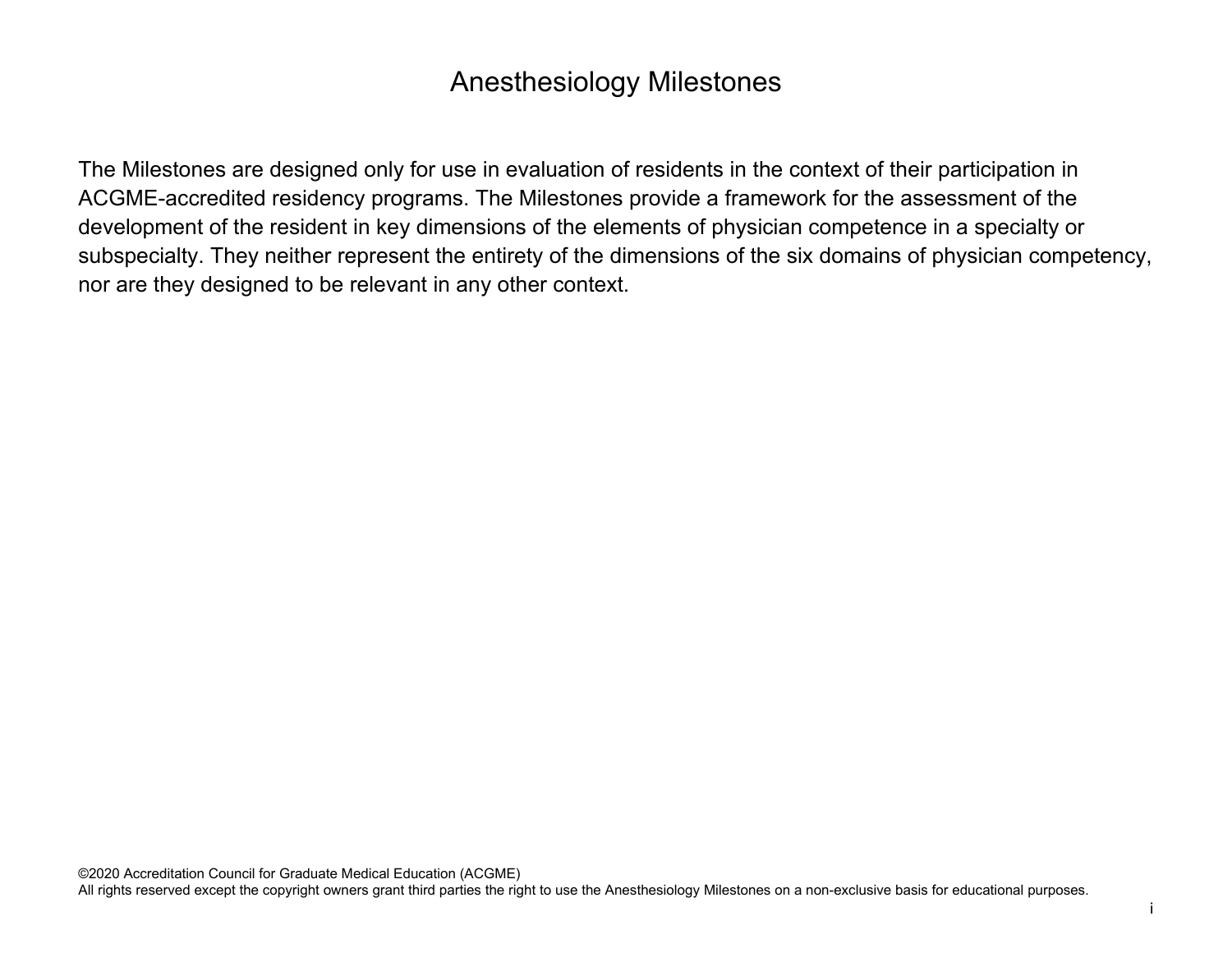## **Anesthesiology Milestones**

#### **Work Group**

Aditee Ambardekar, MD, MSEd Kaitlyn Brennan, DO, MPH Rupa Dainer, MD Crys Draconi Laura Edgar, EdD, CAE Herodotos Ellinas, MD, MHPE Martin Laskey, DO

Timothy Long, MD Anne Marie McKenzie-Brown, MD John Mitchell, MD Carlos Trombetta, MD, MEd Chelsia Varner Jackson, MD Kathryn Walker, MD, MEd Bradley Wargo, DO

**The ACGME would like to thank the following organizations for their continued support in the development of the Milestones:**

> American Board of Anesthesiology American Osteopathic Association American Osteopathic College of Anesthesiologists Review Committee for Anesthesiology Society for Education in Anesthesia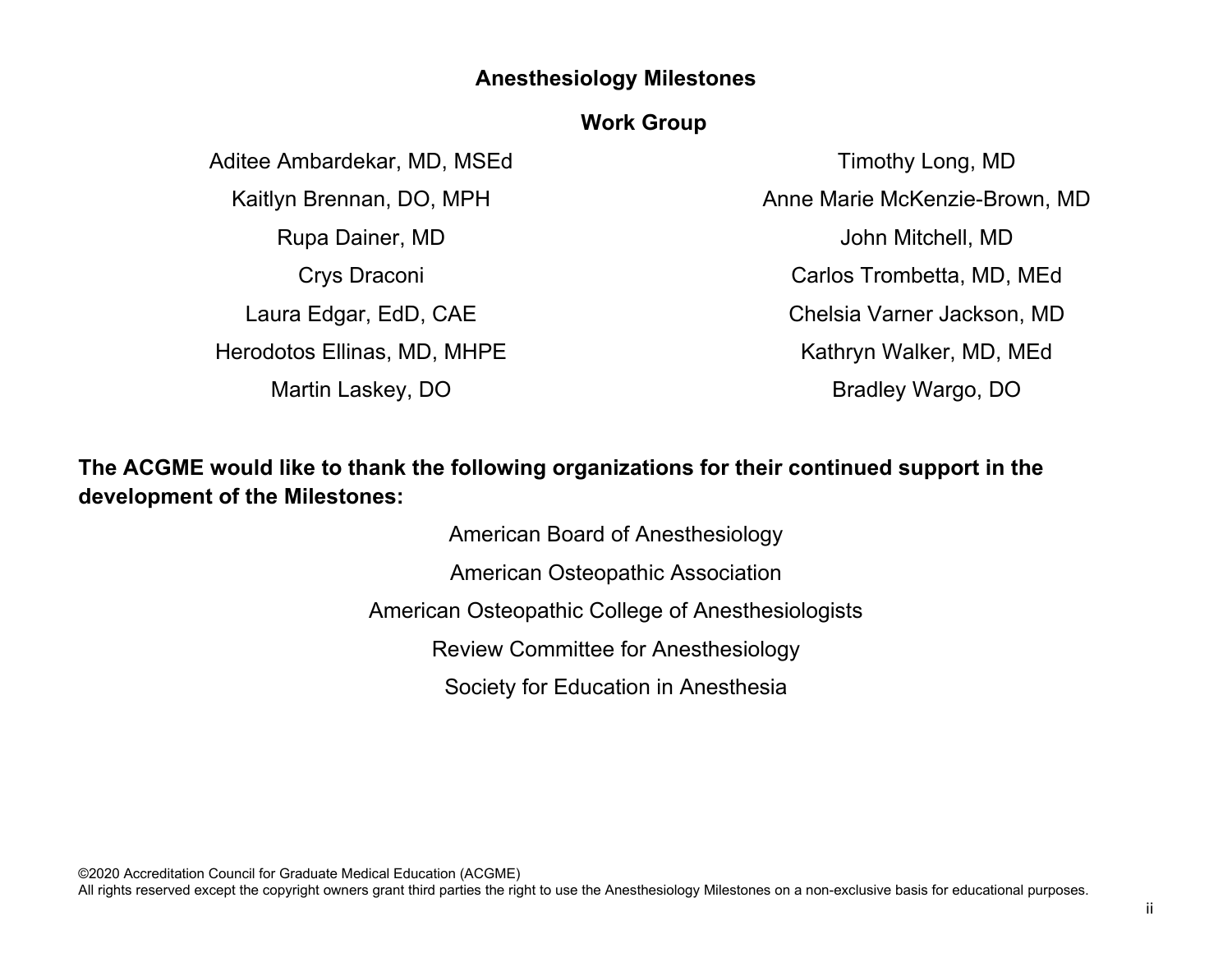## **Understanding Milestone Levels and Reporting**

This document presents the Milestones, which programs use in a semi-annual review of resident performance, and then report to the ACGME. Milestones are knowledge, skills, attitudes, and other attributes for each of the ACGME Competencies organized in a developmental framework. The narrative descriptions are targets for resident performance throughout their educational program.

Milestones are arranged into levels. Tracking from Level 1 to Level 5 is synonymous with moving from novice to expert resident in the specialty or subspecialty. For each reporting period, the Clinical Competency Committee will review the completed evaluations to select the milestone levels that best describe each learner's current performance, abilities, and attributes for each subcompetency.

These levels *do not* correspond with post-graduate year of education. Depending on previous experience, a junior resident may achieve higher levels early in his/her educational program just as a senior resident may be at a lower level later in his/her educational program. There is no predetermined timing for a resident to attain any particular level. Residents may also regress in achievement of their milestones. This may happen for many reasons, such as over scoring in a previous review, a disjointed experience in a particular procedure, or a significant act by the resident.

Selection of a level implies the resident substantially demonstrates the milestones in that level, as well as those in lower levels (see the diagram on page vi).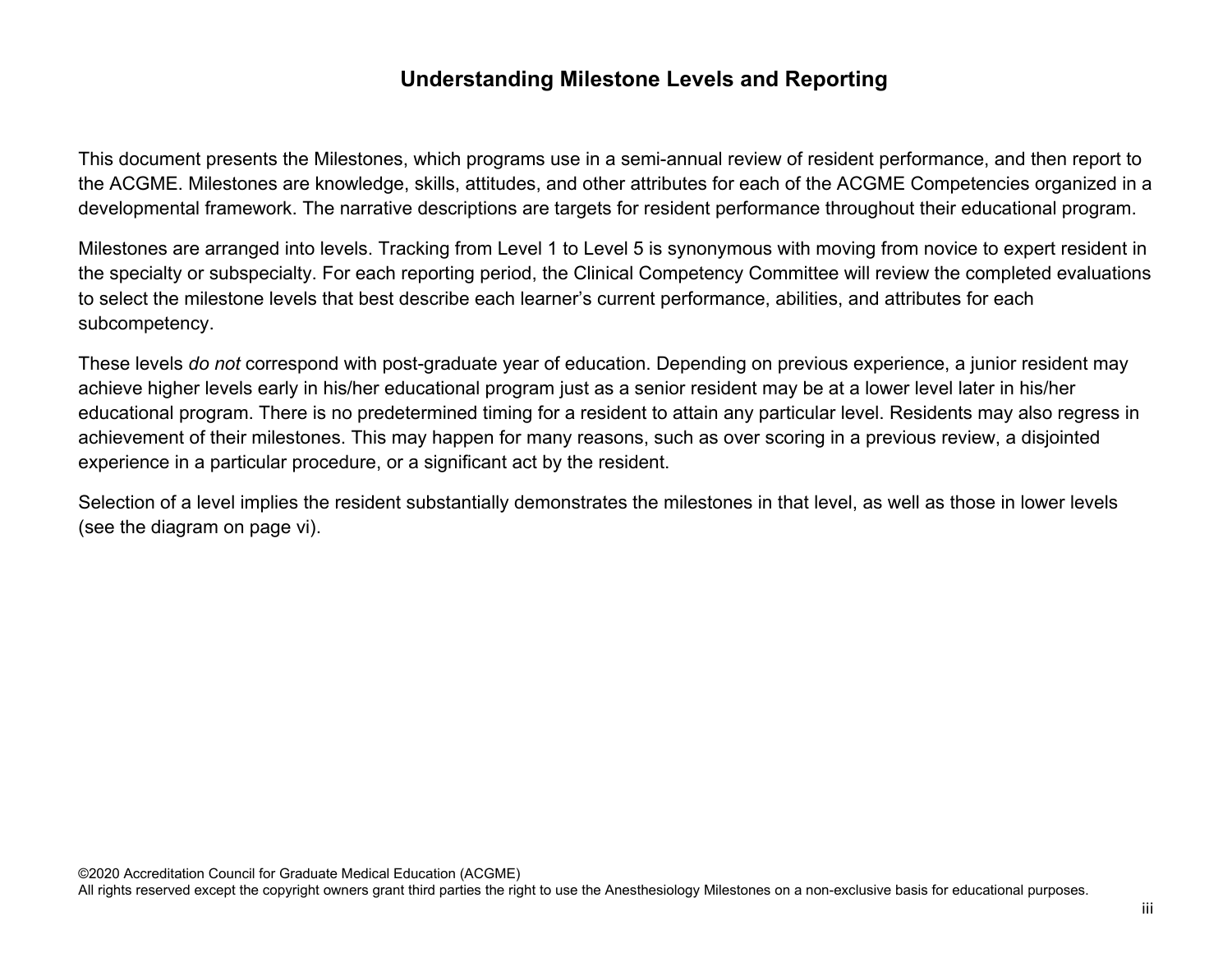#### **Additional Notes**

Level 4 is designed as a graduation *goal* but *does not* represent a graduation *requirement*. Making decisions about readiness for graduation and unsupervised practice is the purview of the program director. Furthermore, Milestones 2.0 include revisions and changes that preclude using Milestones as a sole assessment in high-stakes decisions (i.e., determination of eligibility for certification or credentialing). Level 5 is designed to represent an expert resident whose achievements in a subcompetency are greater than the expectation. Milestones are primarily designed for formative, developmental purposes to support continuous quality improvement for individual learners, education programs, and the specialty. The ACGME and its partners will continue to evaluate and perform research on the Milestones to assess their impact and value.

Examples are provided for some milestones within this document. Please note: the examples are not the required element or outcome; they are provided as a way to share the intent of the element.

Some milestone descriptions include statements about performing independently. These activities must occur in conformity to ACGME supervision guidelines as described in the Program Requirements, as well as to institutional and program policies. For example, a resident who performs a procedure independently must, at a minimum, be supervised through oversight.

A Supplemental Guide is also available to provide the intent of each subcompetency, examples for each level, assessment methods or tools, and other available resources. The Supplemental Guide, like examples contained within the Milestones, is designed only to assist the program director and Clinical Competency Committee, and is not meant to demonstrate any required element or outcome.

Additional resources are available in the [Milestones](http://www.acgme.org/What-We-Do/Accreditation/Milestones/Overview) section of the ACGME website. Follow the links under "What We Do" at [www.acgme.org.](http://www.acgme.org/)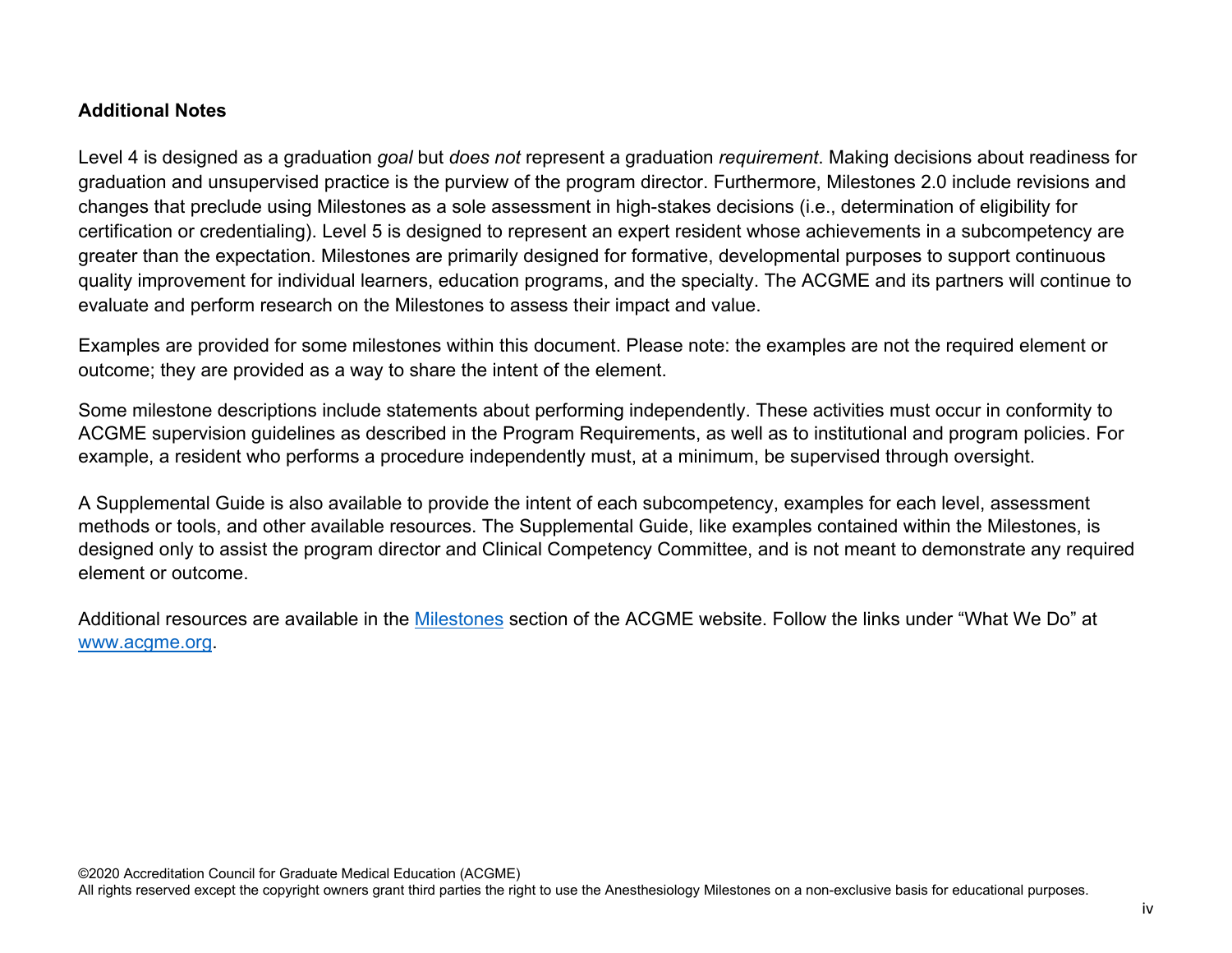The diagram below presents an example set of milestones for one sub-competency in the same format as the ACGME Report Worksheet. For each reporting period, a resident's performance on the milestones for each sub-competency will be indicated by selecting the level of milestones that best describes that resident's performance in relation to those milestones.

| Practice-Dased Learning and improvement Z. Renective Practice and Communent to Personal Growth     |                                                                                                                                              |                                                                           |                                                                                                                                                                                                      |                                                                                           |  |
|----------------------------------------------------------------------------------------------------|----------------------------------------------------------------------------------------------------------------------------------------------|---------------------------------------------------------------------------|------------------------------------------------------------------------------------------------------------------------------------------------------------------------------------------------------|-------------------------------------------------------------------------------------------|--|
| Level 1                                                                                            | Level <sub>2</sub>                                                                                                                           | Level 3                                                                   | Level 4                                                                                                                                                                                              | Level 5                                                                                   |  |
| Accepts responsibility for<br>personal and<br>professional<br>development by<br>establishing goals | Demonstrates openness<br>to performance data<br>(feedback and other<br>input) in order to form<br>goals                                      | Seeks performance data<br>episodically, with<br>adaptability and humility | Intentionally seeks<br>performance data<br>consistently with<br>adaptability and humility                                                                                                            | Role models consistently<br>seeking performance data<br>with adaptability and<br>humility |  |
| Identifies the factors<br>which contribute to<br>performance deficits                              | Analyzes and<br>acknowledges the factors<br>which contribute to<br>performance deficits                                                      | Institutes behavioral<br>change(s) to improve<br>performance              | Considers alternatives<br>to improve performance                                                                                                                                                     | Models reflective practice                                                                |  |
| Actively seeks<br>opportunities to improve                                                         | Designs and implements<br>a learning plan, with<br>prompting                                                                                 | Independently creates<br>and implements a<br>learning plan                | Integrates performance<br>data to adapt the<br>learning plan                                                                                                                                         | Facilitates the design and<br>implementation of<br>learning plans for others              |  |
|                                                                                                    |                                                                                                                                              |                                                                           |                                                                                                                                                                                                      |                                                                                           |  |
| Comments:<br>Not Yet Completed Level 1                                                             |                                                                                                                                              |                                                                           |                                                                                                                                                                                                      |                                                                                           |  |
|                                                                                                    |                                                                                                                                              |                                                                           |                                                                                                                                                                                                      |                                                                                           |  |
| demonstrated.                                                                                      | Selecting a response box in the<br>middle of a level implies that<br>milestones in that level and in lower<br>levels have been substantially |                                                                           | Selecting a response box on the line in<br>between levels indicates that milestones<br>in lower levels have been substantially<br>demonstrated as well as some<br>milestones in the higher level(s). |                                                                                           |  |

#### **Drastige Read Learning and Improvement 2: Reflective Brastiae and Commitment to Bergenal Crowth**

©2020 Accreditation Council for Graduate Medical Education (ACGME)

All rights reserved except the copyright owners grant third parties the right to use the Anesthesiology Milestones on a non-exclusive basis for educational purposes.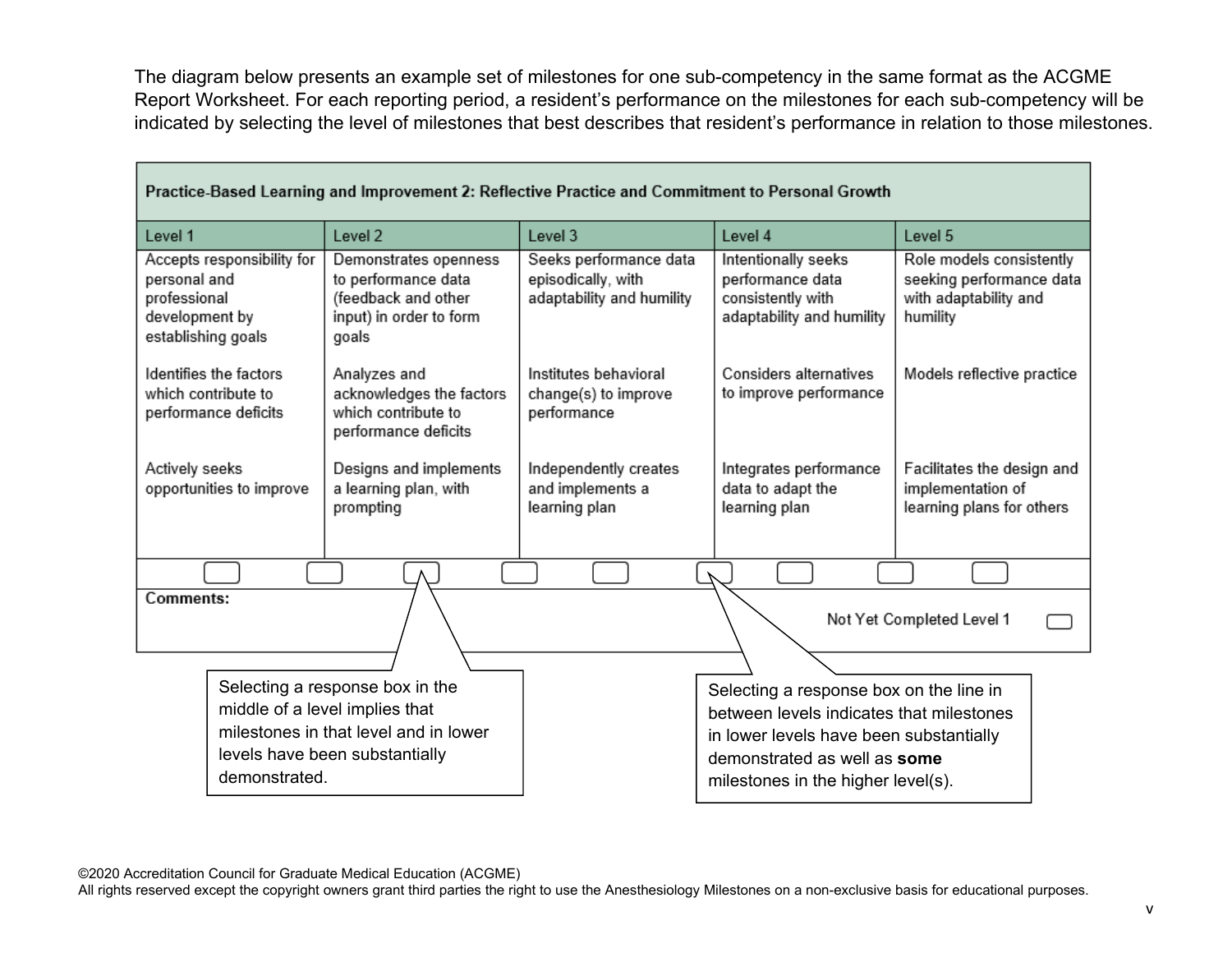| <b>Patient Care 1: Pre-Anesthetic Evaluation</b>                              |                                                                                              |                                                                                                                             |                                                                                                                           |                                                                   |
|-------------------------------------------------------------------------------|----------------------------------------------------------------------------------------------|-----------------------------------------------------------------------------------------------------------------------------|---------------------------------------------------------------------------------------------------------------------------|-------------------------------------------------------------------|
| Level 1                                                                       | Level <sub>2</sub>                                                                           | Level 3                                                                                                                     | Level 4                                                                                                                   | Level 5                                                           |
| Performs basic chart<br>review                                                | Performs focused chart<br>review, with indirect<br>supervision                               | Interprets chart review<br>information to assess<br>need for further work-up                                                | Evaluates diagnostic<br>data and provides risk<br>stratification based on<br>comorbidities and<br>anesthetic implications |                                                                   |
| Conducts patient<br>interview, with direct<br>supervision                     | Interviews the patient and<br>gathers pertinent<br>information, with indirect<br>supervision | Interprets information<br>collected during patient<br>interview, with assistance                                            | Independently identifies<br>the need for additional<br>evaluation and suggests<br>therapeutic<br>interventions            |                                                                   |
| Conducts and interprets<br>a physical examination,<br>with direct supervision | Conducts a focused<br>physical examination, with<br>indirect supervision                     | Identifies comorbidities on<br>physical examination that<br>may require further<br>evaluation, with indirect<br>supervision | Independently identifies<br>concerning physical<br>exam findings that<br>require further<br>evaluation                    | Independently identifies a<br>previously undiagnosed<br>condition |
|                                                                               |                                                                                              |                                                                                                                             |                                                                                                                           |                                                                   |
| <b>Comments:</b>                                                              |                                                                                              |                                                                                                                             | Not Yet Assessable                                                                                                        | Not Yet Completed Level 1                                         |

 $\overline{\phantom{0}}$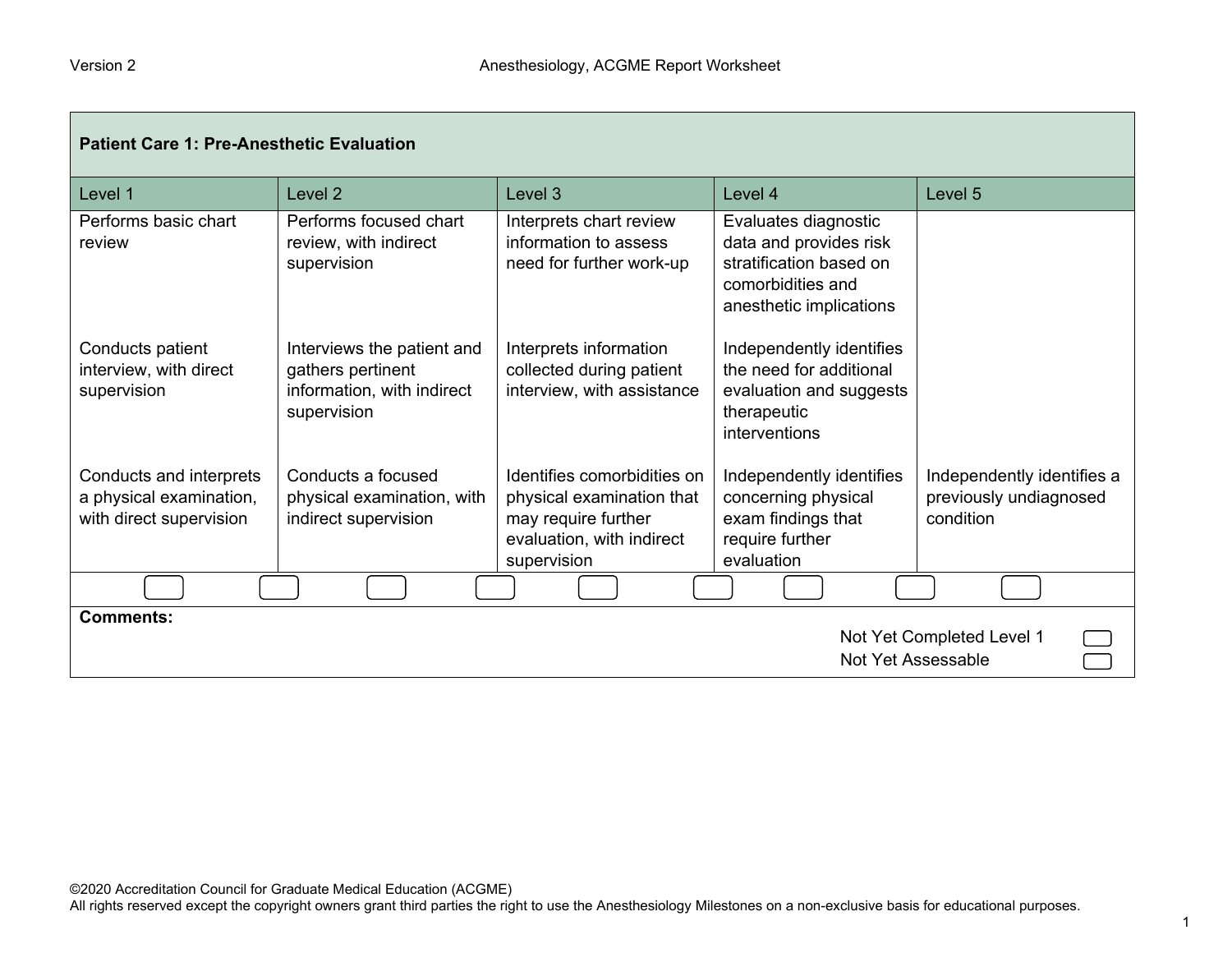| <b>Patient Care 2: Peri-Operative Care and Management</b>                        |                                                                                                   |                                                                                                                               |                                                                                                                                          |                                                                                                                                                                                 |
|----------------------------------------------------------------------------------|---------------------------------------------------------------------------------------------------|-------------------------------------------------------------------------------------------------------------------------------|------------------------------------------------------------------------------------------------------------------------------------------|---------------------------------------------------------------------------------------------------------------------------------------------------------------------------------|
| Level 1                                                                          | Level <sub>2</sub>                                                                                | Level 3                                                                                                                       | Level 4                                                                                                                                  | Level 5                                                                                                                                                                         |
| Identifies the<br>components of an<br>anesthetic plan                            | Develops an anesthetic<br>plan for a healthy patient<br>undergoing<br>uncomplicated<br>procedures | Develops an anesthetic<br>plan for patients with well-<br>controlled comorbidities<br>or undergoing<br>complicated procedures | Develops an anesthetic<br>plan for patients with<br>multiple, uncontrolled<br>comorbidities, and<br>undergoing complicated<br>procedures |                                                                                                                                                                                 |
| Identifies the<br>components of a pain<br>management plan                        | Implements simple peri-<br>operative pain<br>management plan                                      | Identifies patients with a<br>history of chronic pain<br>who require a modified<br>peri-operative pain<br>management plan     | Implements the<br>anesthetic plan for<br>patients with complex<br>pain history and<br>polypharmacy                                       | In collaboration with other<br>specialists, develops<br>protocols for multimodal<br>analgesia plan for<br>patients with a complex<br>pain history and<br>substance use disorder |
| Identifies potential<br>impact of anesthesia<br>beyond intra-operative<br>period | Identifies patient specific<br>risks factors for long-term<br>anesthetic effects                  | Develops the anesthetic<br>plan based on risk factors<br>to mitigate the long-term<br>impact of anesthesia                    | Implements the<br>anesthetic plan to<br>mitigate the long-term<br>impact of anesthesia                                                   | Develops departmental or<br>institutional protocols for<br>reduction of the long-term<br>impact of anesthesia                                                                   |
|                                                                                  |                                                                                                   |                                                                                                                               |                                                                                                                                          |                                                                                                                                                                                 |
| <b>Comments:</b><br>Not Yet Completed Level 1<br>Not Yet Assessable              |                                                                                                   |                                                                                                                               |                                                                                                                                          |                                                                                                                                                                                 |

 $\overline{\phantom{0}}$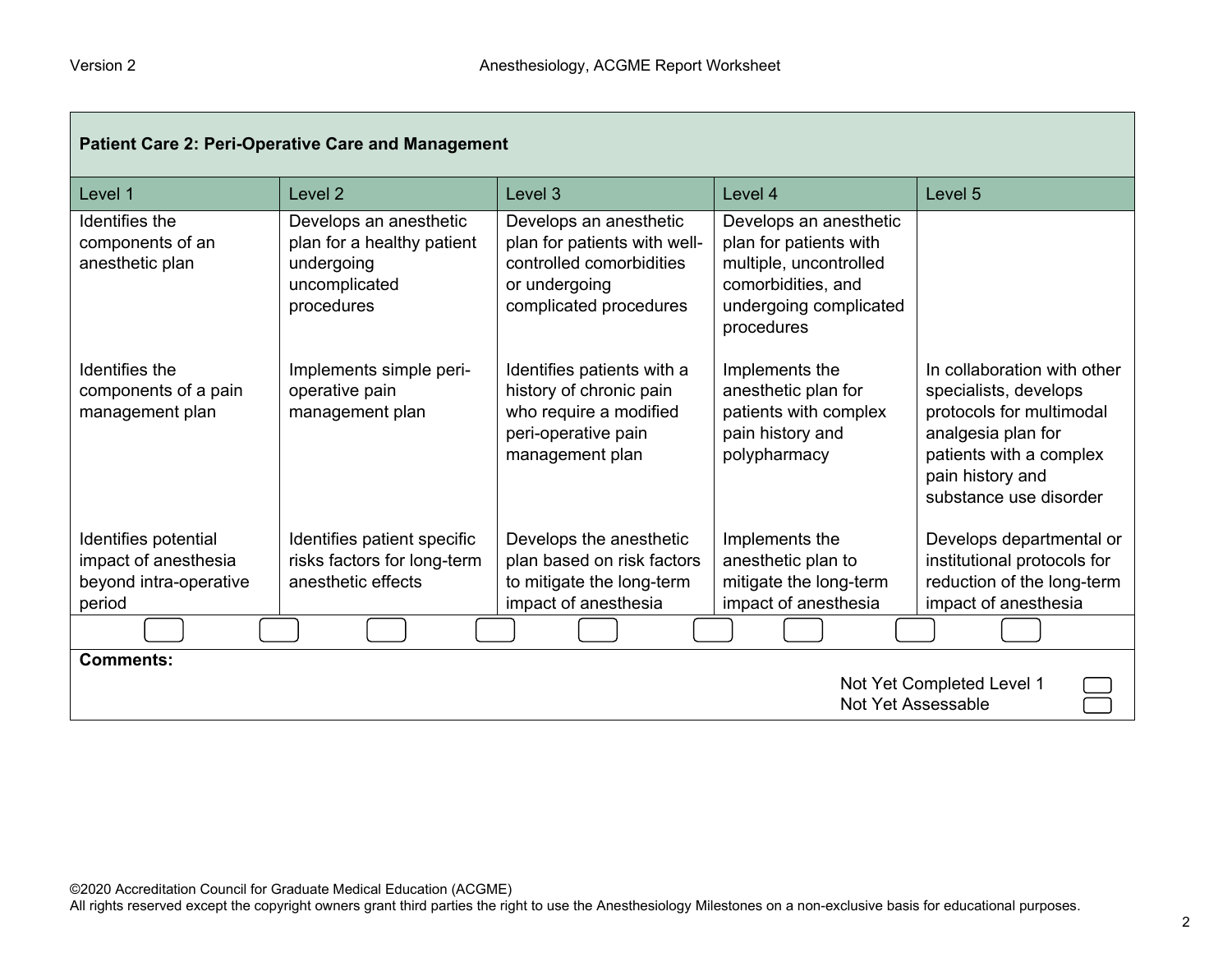| Patient Care 3: Application and Interpretation of Monitors          |                                                                                                                               |                                                                                                              |                                                                                                                              |                                                                                                 |
|---------------------------------------------------------------------|-------------------------------------------------------------------------------------------------------------------------------|--------------------------------------------------------------------------------------------------------------|------------------------------------------------------------------------------------------------------------------------------|-------------------------------------------------------------------------------------------------|
| Level 1                                                             | Level 2                                                                                                                       | Level 3                                                                                                      | Level 4                                                                                                                      | Level 5                                                                                         |
| Identifies standard<br>monitors                                     | Independently selects<br>central and arterial<br>catheters based on<br>patient comorbidities and<br>procedure                 | Selects advanced<br>monitors based on patient<br>comorbidities and<br>procedure, with<br>supervision         | Independently selects<br>advanced monitors<br>based on patient<br>comorbidities and<br>procedure                             |                                                                                                 |
| Applies standard<br>monitors to patients                            | Inserts central and arterial<br>catheters, with<br>supervision                                                                | Inserts or applies<br>advanced monitors, with<br>supervision                                                 | Independently inserts or<br>applies advanced<br>invasive monitors                                                            | Functions as a consultant<br>for difficult advanced<br>monitor placement                        |
| Interprets standard<br>monitoring data                              | Addresses malfunctions<br>in standard monitors and<br>interprets data from<br>central and arterial lines,<br>with supervision | Recognizes and<br>addresses malfunctions in<br>advanced monitors and<br>interprets data, with<br>supervision | Independently interprets<br>data, recognizes, and<br>addresses malfunctions<br>in monitors and other<br>anesthesia equipment | Participates in the<br>research and/or<br>development of protocols<br>for monitoring technology |
|                                                                     |                                                                                                                               |                                                                                                              |                                                                                                                              |                                                                                                 |
| <b>Comments:</b><br>Not Yet Completed Level 1<br>Not Yet Assessable |                                                                                                                               |                                                                                                              |                                                                                                                              |                                                                                                 |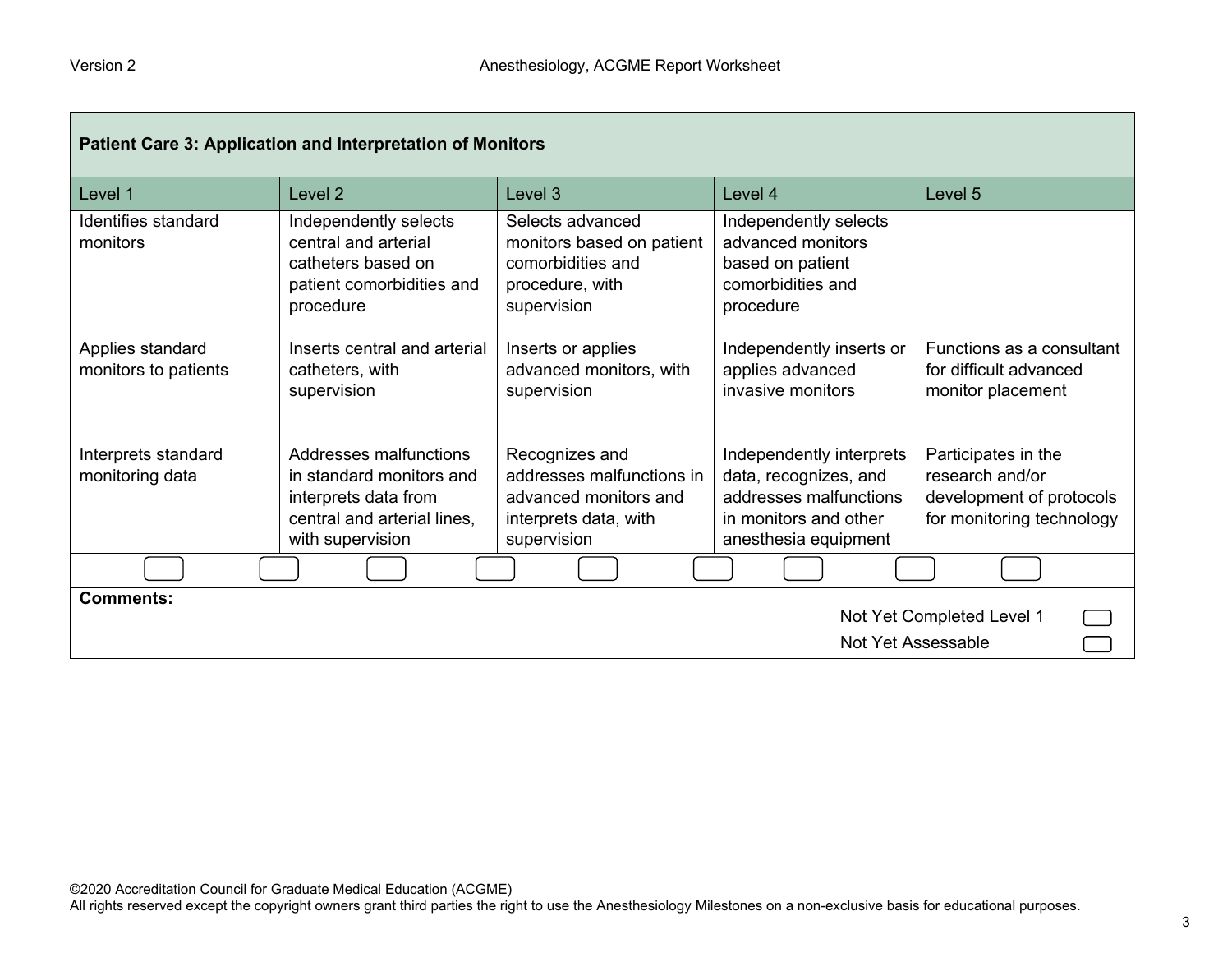| <b>Patient Care 4: Intra-Operative Care</b>                         |                                                                                                         |                                                                                                                                         |                                                                                                                                                                |                                               |
|---------------------------------------------------------------------|---------------------------------------------------------------------------------------------------------|-----------------------------------------------------------------------------------------------------------------------------------------|----------------------------------------------------------------------------------------------------------------------------------------------------------------|-----------------------------------------------|
| Level 1                                                             | Level <sub>2</sub>                                                                                      | Level 3                                                                                                                                 | Level 4                                                                                                                                                        | Level 5                                       |
| Assists in the initiation of<br>the anesthetic                      | Plans and initiates the<br>anesthetic for healthy<br>patients undergoing<br>uncomplicated<br>procedures | Plans and initiates the<br>anesthetic in a patient<br>with well-controlled<br>comorbidities, or<br>undergoing complicated<br>procedures | Independently plans<br>and initiates the<br>anesthetic in a patient<br>with multiple,<br>uncontrolled<br>comorbidities<br>undergoing complicated<br>procedures |                                               |
| Assists in maintenance<br>of anesthetic care                        | Manages expected<br>events during anesthetic<br>care, with supervision                                  | Independently manages<br>expected events during<br>anesthetic care                                                                      | Independently manages<br>unexpected events<br>during anesthetic care                                                                                           | Manages rare events<br>during anesthetic care |
| Assists with emergence<br>from anesthesia                           | Anticipates and manages<br>expected events during<br>emergence, with<br>supervision                     | Anticipates and manages<br>unexpected events during<br>emergence, with<br>supervision                                                   | Independently<br>anticipates and<br>manages unexpected<br>events during<br>emergence                                                                           | Manages rare events<br>during emergence       |
|                                                                     |                                                                                                         |                                                                                                                                         |                                                                                                                                                                |                                               |
| <b>Comments:</b><br>Not Yet Completed Level 1<br>Not Yet Assessable |                                                                                                         |                                                                                                                                         |                                                                                                                                                                |                                               |

All rights reserved except the copyright owners grant third parties the right to use the Anesthesiology Milestones on a non-exclusive basis for educational purposes.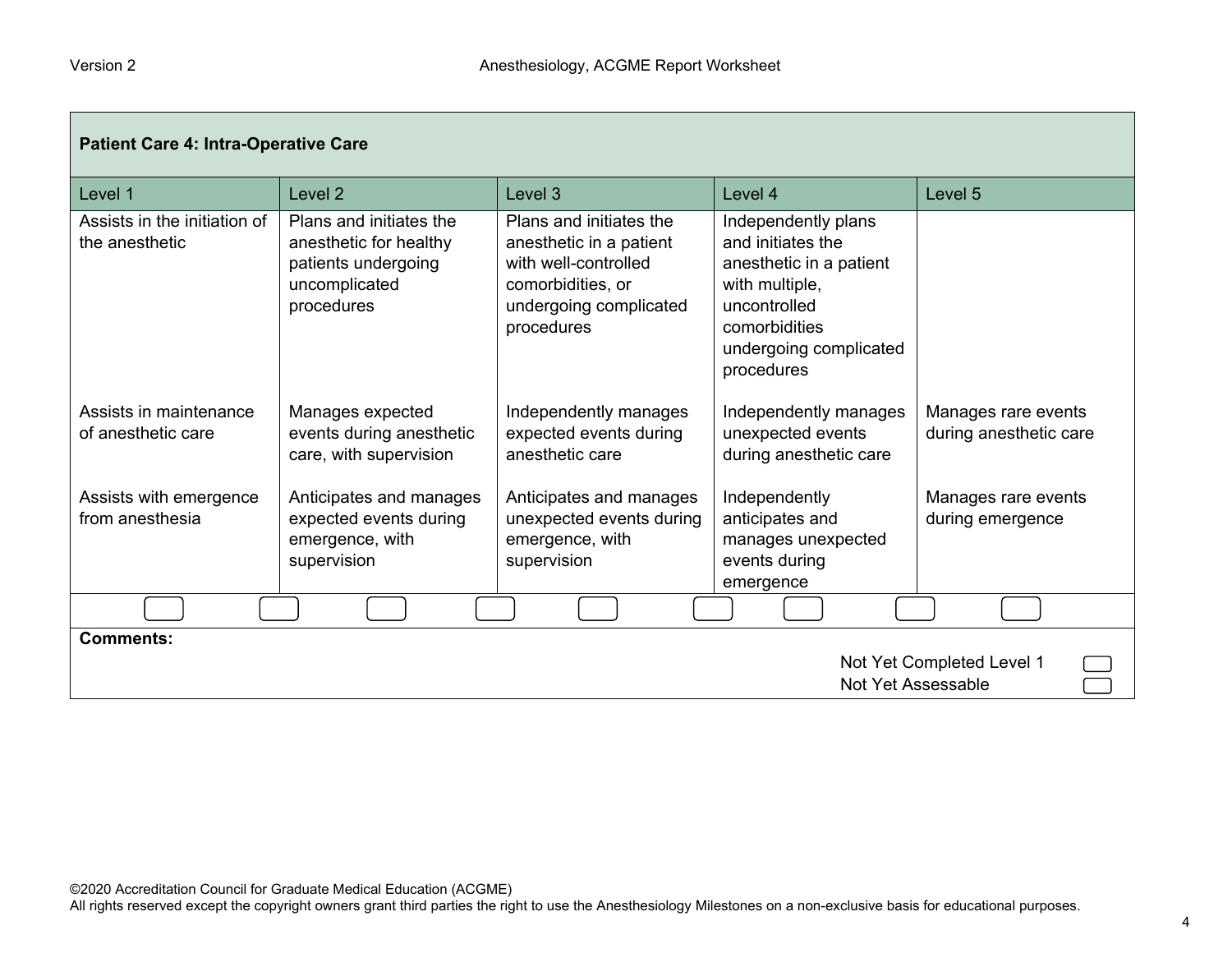| <b>Patient Care 5: Airway Management</b>                    |                                                                                                  |                                                                                                                         |                                                                                                                  |                                                                          |
|-------------------------------------------------------------|--------------------------------------------------------------------------------------------------|-------------------------------------------------------------------------------------------------------------------------|------------------------------------------------------------------------------------------------------------------|--------------------------------------------------------------------------|
| Level 1                                                     | Level <sub>2</sub>                                                                               | Level 3                                                                                                                 | Level 4                                                                                                          | Level 5                                                                  |
| Performs basic airway<br>assessment                         | Uses the airway exam<br>and identifiable risk<br>factors to formulate a<br>patient-specific plan | Devises airway<br>management plans that<br>address contingencies,<br>with supervision                                   | Independently devises<br>airway management<br>plans that address<br>contingencies                                |                                                                          |
| Performs bag-mask<br>ventilation in<br>uncomplicated airway | Prepares basic equipment<br>and manages an<br>uncomplicated airway                               | Prepares and<br>incorporates advanced<br>equipment in the<br>management of a<br>complicated airway, with<br>supervision | Independently prepares<br>and incorporates<br>advanced equipment in<br>the management of a<br>complicated airway | Functions as an expert in<br>an airway crisis for<br>complicated airways |
|                                                             |                                                                                                  |                                                                                                                         |                                                                                                                  |                                                                          |
| <b>Comments:</b>                                            |                                                                                                  |                                                                                                                         |                                                                                                                  | Not Yet Completed Level 1<br>Not Yet Assessable                          |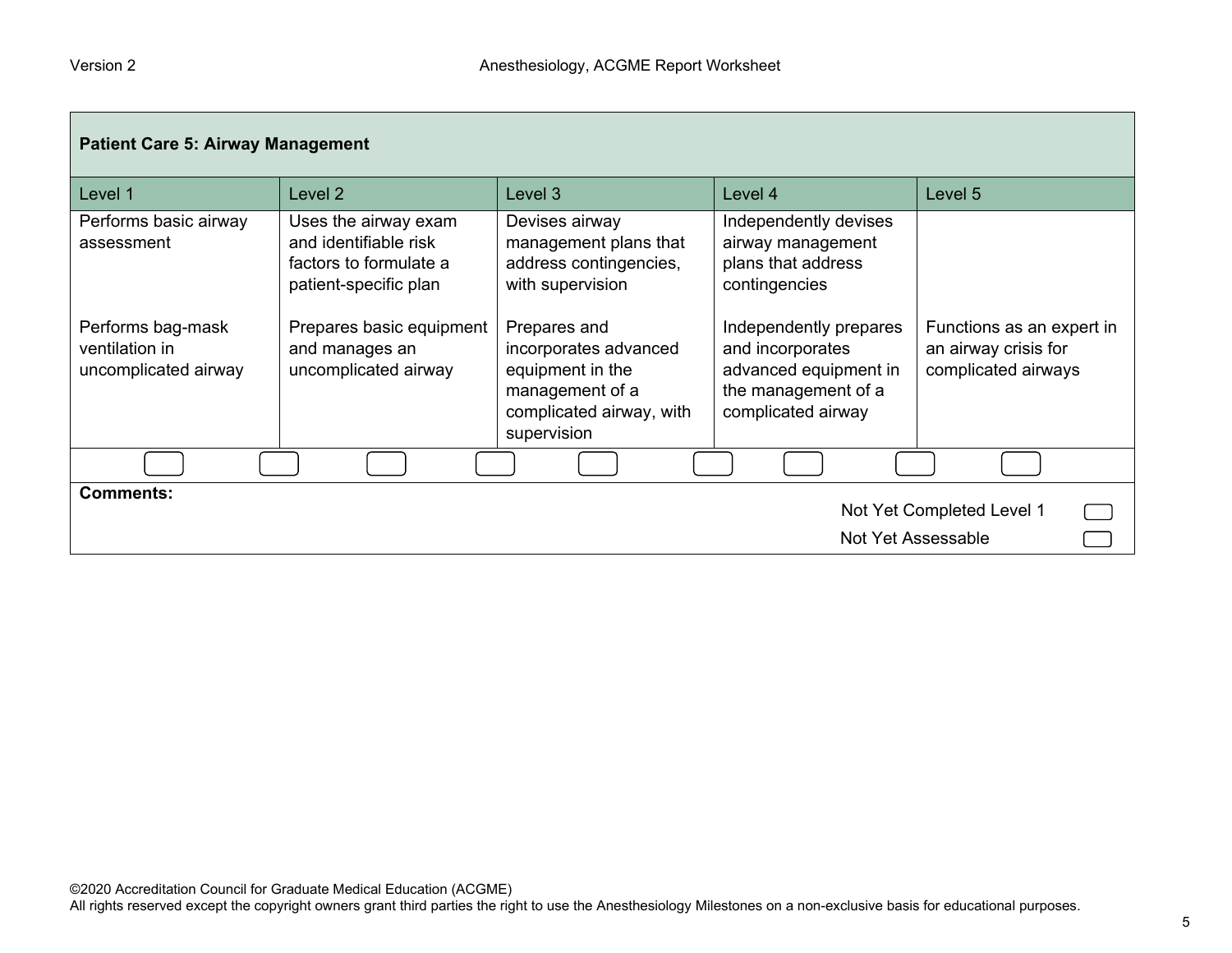| <b>Patient Care 6: Point-of-Care Ultrasound</b>                                      |                                                                        |                                                                                              |                                                                                                 |                                                                                                  |
|--------------------------------------------------------------------------------------|------------------------------------------------------------------------|----------------------------------------------------------------------------------------------|-------------------------------------------------------------------------------------------------|--------------------------------------------------------------------------------------------------|
| Level 1                                                                              | Level 2                                                                | Level 3                                                                                      | Level 4                                                                                         | Level 5                                                                                          |
| Lists and explains the<br>basic science and<br>terminology of<br>ultrasound          | Selects ultrasound<br>equipment for<br>procedures, with<br>supervision | Selects ultrasound<br>equipment for a patient<br>with difficult anatomy, with<br>supervision | Independently selects<br>proper ultrasound<br>equipment and settings<br>for indicated scenarios | Participates in research<br>of emerging ultrasound<br>procedures                                 |
| Identifies relevant<br>anatomy using<br>ultrasound                                   | Conducts point-of-care<br>ultrasound, with<br>supervision              | Interprets point-of-care<br>ultrasound, with<br>supervision                                  | Independently conducts<br>and interprets point-of-<br>care ultrasound                           | Participates in the<br>development of<br>institutional protocols for<br>point-of-care ultrasound |
| Uses ultrasound for<br>vascular access in<br>routine situations, with<br>supervision | Uses ultrasound for<br>vascular access in routine<br>situations        | Uses ultrasound for<br>vascular access in<br>complex situations, with<br>supervision         | Independently uses<br>ultrasound for vascular<br>access in complex<br>situations                |                                                                                                  |
|                                                                                      |                                                                        |                                                                                              |                                                                                                 |                                                                                                  |
| <b>Comments:</b><br>Not Yet Completed Level 1<br><b>Not Yet Assessable</b>           |                                                                        |                                                                                              |                                                                                                 |                                                                                                  |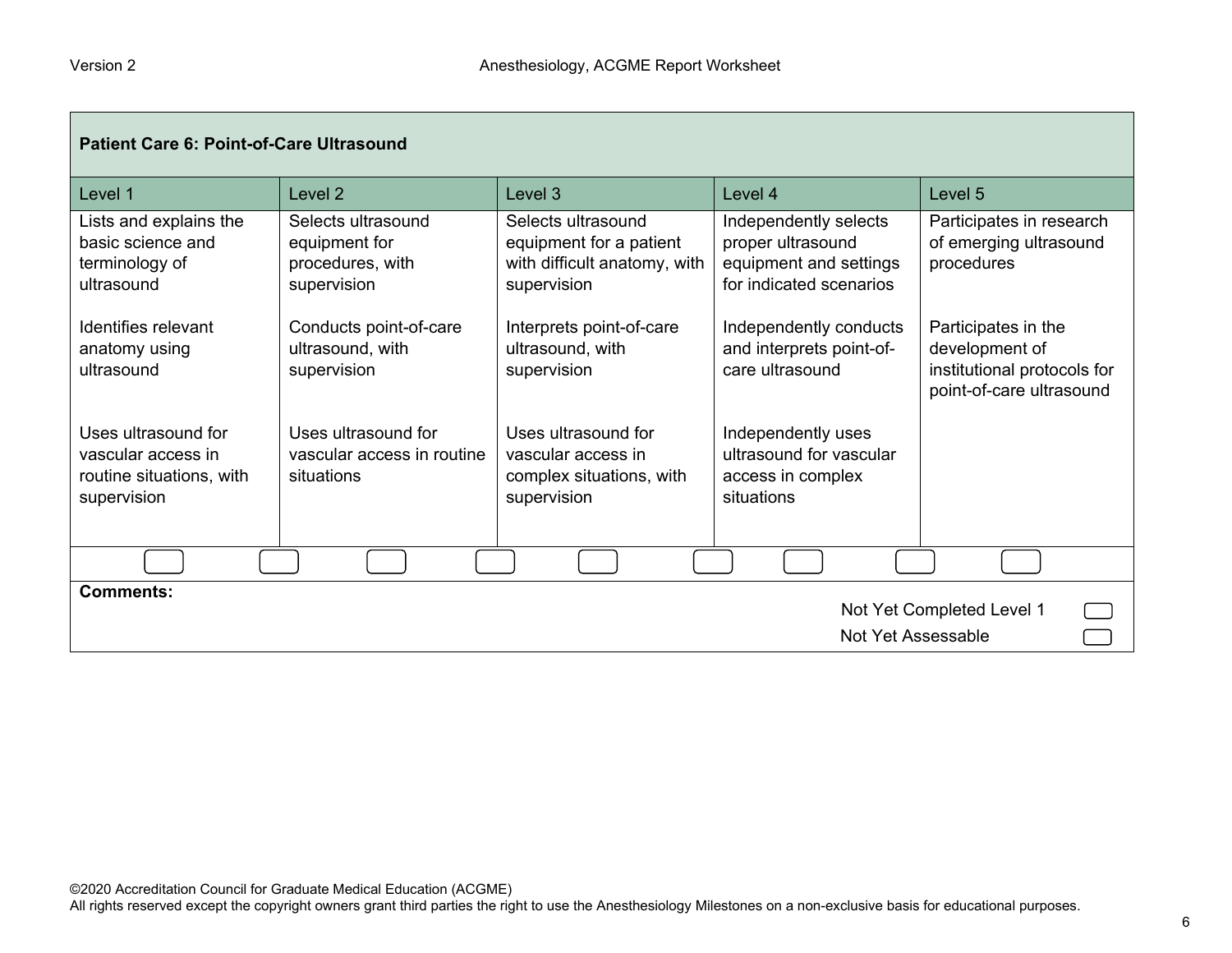| <b>Patient Care 7: Situational Awareness and Crisis Management</b>  |                                                                                      |                                                                                                                                                                         |                                                                                                                                                                        |                                                                         |
|---------------------------------------------------------------------|--------------------------------------------------------------------------------------|-------------------------------------------------------------------------------------------------------------------------------------------------------------------------|------------------------------------------------------------------------------------------------------------------------------------------------------------------------|-------------------------------------------------------------------------|
| Level 1                                                             | Level <sub>2</sub>                                                                   | Level 3                                                                                                                                                                 | Level 4                                                                                                                                                                | Level 5                                                                 |
| Demonstrates vigilance<br>during clinical care                      | Demonstrates awareness<br>of case flow and<br>developments throughout<br>a procedure | Demonstrates awareness<br>of case flow and<br>developments throughout<br>a procedure, including<br>those outside of one's<br>own immediate control,<br>with supervision | Independently<br>demonstrates<br>awareness of case flow<br>and developments<br>throughout a procedure,<br>including those outside<br>of one's own immediate<br>control |                                                                         |
| Articulates causes of<br>common peri-operative<br>crisis situations | Recognizes crisis<br>situations; calls for help                                      | Anticipates impending<br>crisis and identifies<br>possible etiologies with<br>supervision                                                                               | Independently<br>anticipates impending<br>crisis and identifies<br>possible etiologies                                                                                 |                                                                         |
| Responds to crisis<br>situations as a reliable<br>team member       | Participates in<br>management during crisis<br>situations                            | Initiates management and<br>resolves crisis situations,<br>with supervision                                                                                             | Independently initiates<br>management and<br>resolves crisis situations                                                                                                | Leads the health care<br>team in the management<br>of crisis situations |
|                                                                     |                                                                                      |                                                                                                                                                                         |                                                                                                                                                                        |                                                                         |
| <b>Comments:</b><br>Not Yet Completed Level 1<br>Not Yet Assessable |                                                                                      |                                                                                                                                                                         |                                                                                                                                                                        |                                                                         |

All rights reserved except the copyright owners grant third parties the right to use the Anesthesiology Milestones on a non-exclusive basis for educational purposes.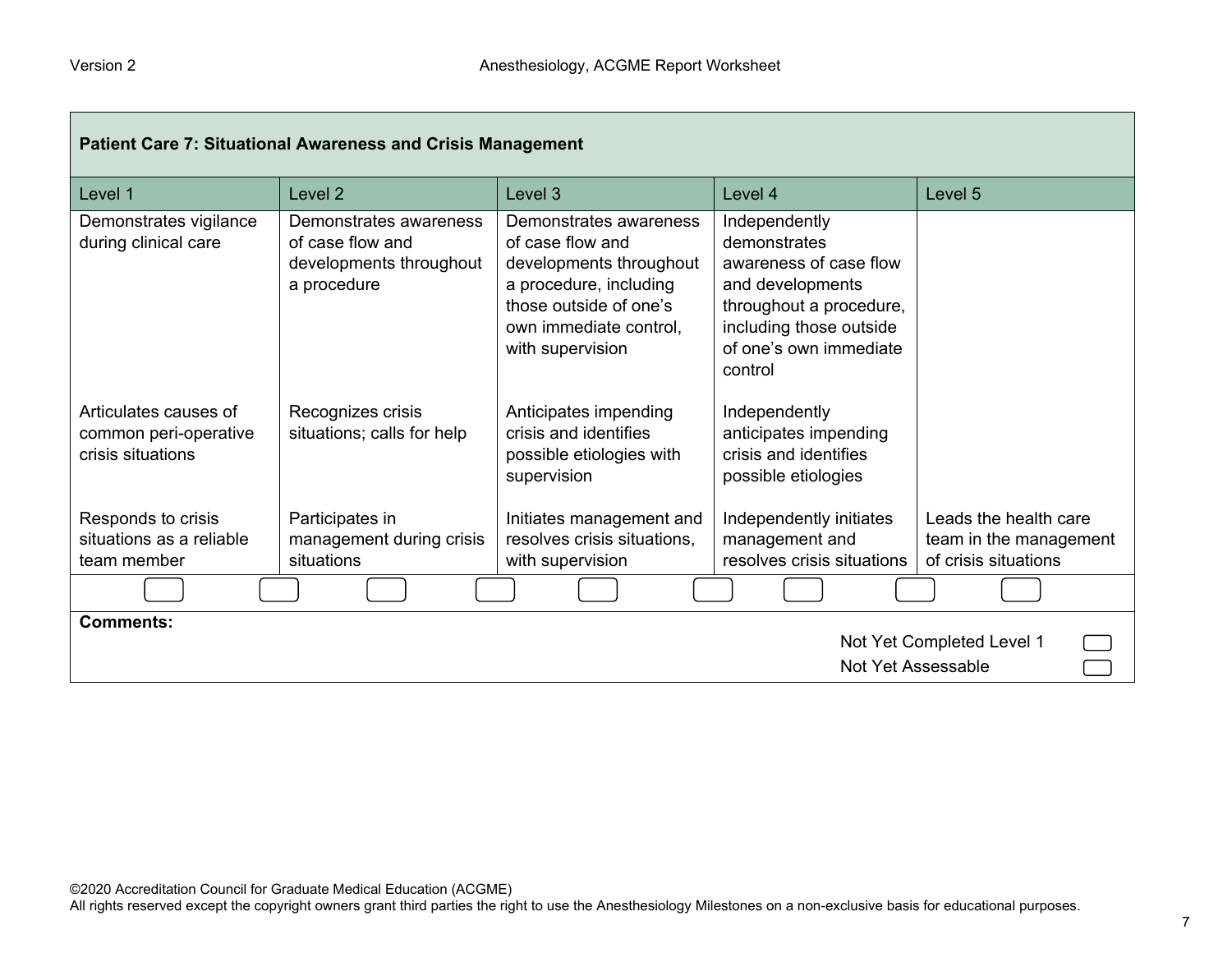| <b>Patient Care 8: Post-Operative Care</b>                          |                                                                                                                                    |                                                                                                                     |                                                                                                                    |                                                                                          |
|---------------------------------------------------------------------|------------------------------------------------------------------------------------------------------------------------------------|---------------------------------------------------------------------------------------------------------------------|--------------------------------------------------------------------------------------------------------------------|------------------------------------------------------------------------------------------|
| Level 1                                                             | Level 2                                                                                                                            | Level 3                                                                                                             | Level 4                                                                                                            | Level 5                                                                                  |
| Outlines post-operative<br>disposition options for<br>patients      | Plans disposition for<br>uncomplicated<br>procedures                                                                               | Identifies unexpected<br>changes in patient status<br>meriting change in<br>disposition, with<br>supervision        | Independently identifies<br>unexpected changes in<br>patient status meriting<br>change in disposition              | Develops protocols for<br>disposition based on<br>procedure and patient<br>comorbidities |
| Lists complications<br>commonly encountered<br>post-operatively     | Diagnoses, manages, and<br>documents commonly<br>encountered<br>complications arising from<br>anesthetic care, with<br>supervision | Diagnoses, manages, and<br>documents uncommon<br>complications arising from<br>anesthetic care, with<br>supervision | Independently<br>diagnoses, manages,<br>and documents<br>uncommon<br>complications arising<br>from anesthetic care |                                                                                          |
|                                                                     |                                                                                                                                    |                                                                                                                     |                                                                                                                    |                                                                                          |
| <b>Comments:</b><br>Not Yet Completed Level 1<br>Not Yet Assessable |                                                                                                                                    |                                                                                                                     |                                                                                                                    |                                                                                          |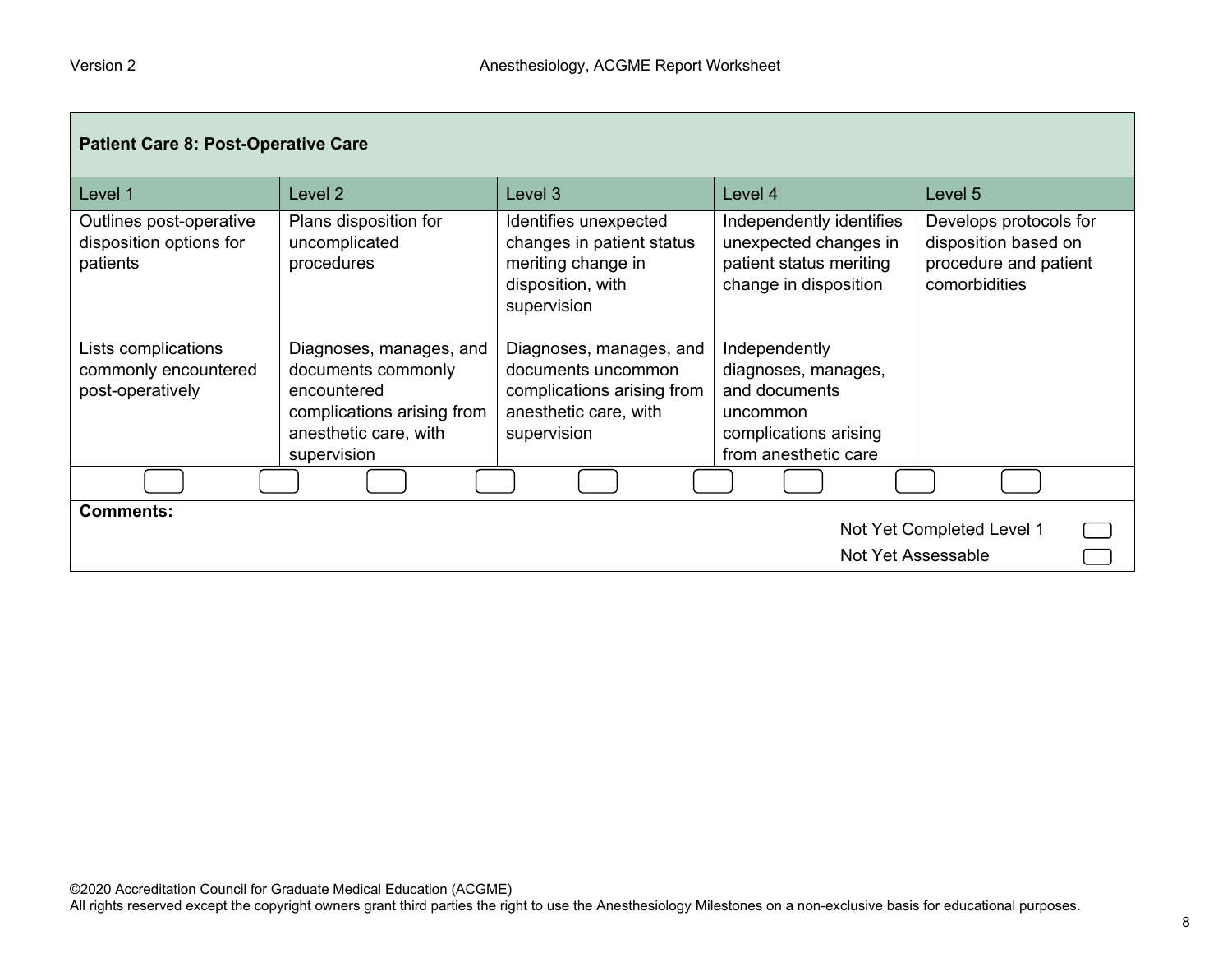| <b>Patient Care 9: Critical Care</b>                           |                                                                                    |                                                                                                                |                                                                                                   |                                                                                                   |
|----------------------------------------------------------------|------------------------------------------------------------------------------------|----------------------------------------------------------------------------------------------------------------|---------------------------------------------------------------------------------------------------|---------------------------------------------------------------------------------------------------|
| Level 1                                                        | Level 2                                                                            | Level 3                                                                                                        | Level 4                                                                                           | Level 5                                                                                           |
| Acquires data for the<br>care of the critically-ill<br>patient | Interprets routine<br>diagnostic data in the<br>care of critically-ill<br>patients | Interprets advanced<br>diagnostic data in the<br>care of critically-ill<br>patients, with supervision          | Independently interprets<br>advanced diagnostic<br>data in the care of<br>critically-ill patients |                                                                                                   |
| Recognizes when a<br>patient is critically ill                 | Prioritizes the care of the<br>critically-ill patient                              | Prioritizes the care of<br>multiple critically-ill<br>patients, with supervision                               | Independently<br>prioritizes the care of<br>multiple critically-ill<br>patients                   | Leads and deploys<br>resources in the care of<br>the critically-ill patient                       |
|                                                                | Implements the care<br>team's plan for a critically-<br>ill patient                | Develops and implements<br>a comprehensive plan of<br>care for the critically-ill<br>patient, with supervision | Develops and<br>implements a<br>comprehensive plan of<br>care for the critically-ill<br>patient   | Functions in a supervisory<br>role managing all patients<br>in a unit and the unit's<br>resources |
|                                                                |                                                                                    |                                                                                                                |                                                                                                   |                                                                                                   |
| Comments:<br>Not Yet Completed Level 1<br>Not Yet Assessable   |                                                                                    |                                                                                                                |                                                                                                   |                                                                                                   |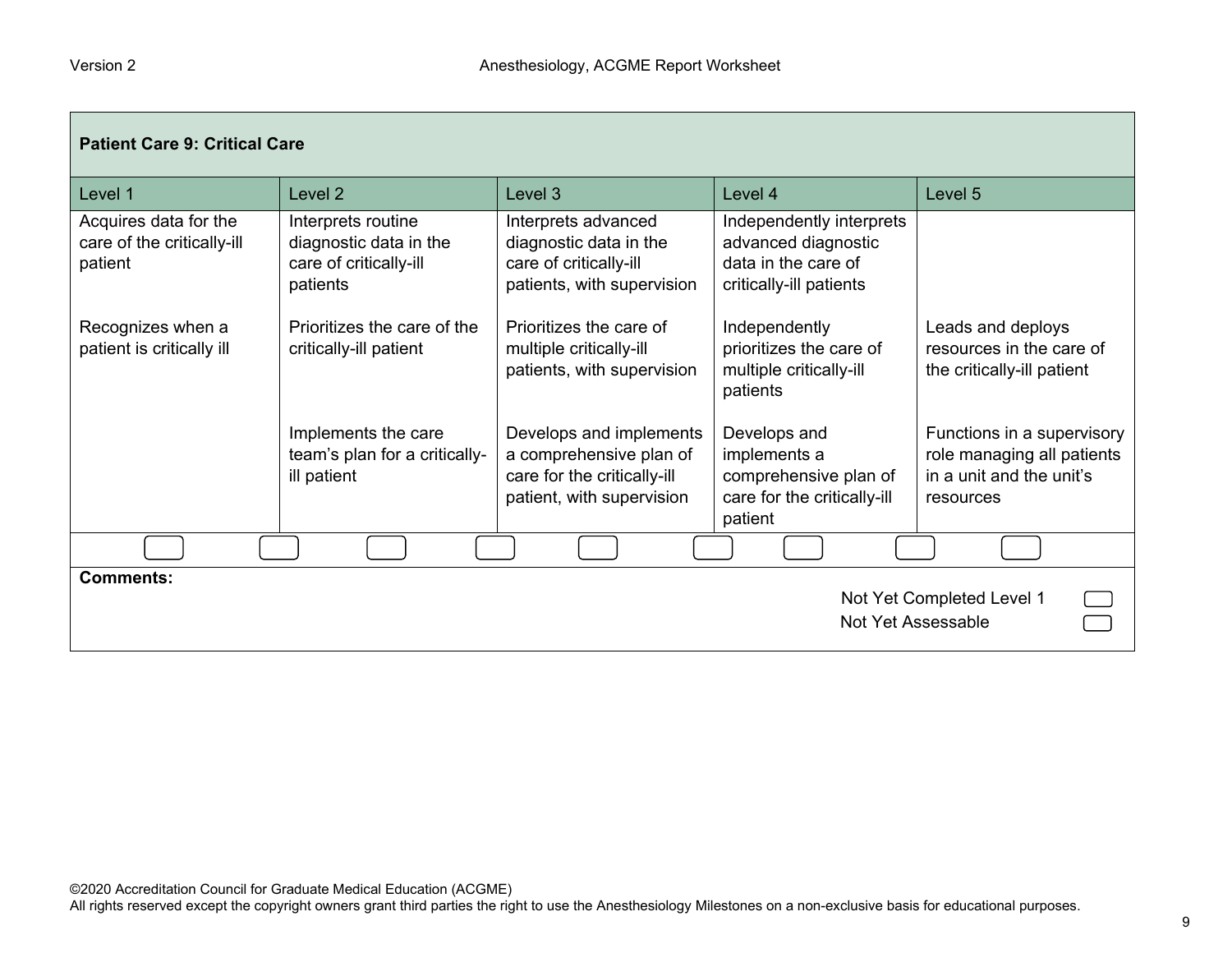| Patient Care 10: Regional (Peripheral and Neuraxial) Anesthesia                           |                                                                                               |                                                                                                 |                                                                                               |                                                                                                   |
|-------------------------------------------------------------------------------------------|-----------------------------------------------------------------------------------------------|-------------------------------------------------------------------------------------------------|-----------------------------------------------------------------------------------------------|---------------------------------------------------------------------------------------------------|
| Level 1                                                                                   | Level <sub>2</sub>                                                                            | Level 3                                                                                         | Level 4                                                                                       | Level 5                                                                                           |
| Describes anatomy<br>relevant to regional<br>anesthesia                                   | Describes indications and<br>contraindications for<br>regional anesthesia                     | Develops a patient- and<br>procedure-specific<br>regional anesthesia plan,<br>with supervision  | Independently develops<br>a patient- and<br>procedure-specific<br>regional anesthesia<br>plan |                                                                                                   |
| Prepares the patient and<br>the equipment for<br>common regional<br>anesthesia techniques | Performs regional<br>anesthesia techniques,<br>with direct supervision                        | Performs regional<br>anesthesia techniques,<br>with indirect supervision                        | Independently performs<br>regional anesthesia<br>techniques                                   | Serves as a consultant on<br>advanced or difficult<br>regional techniques                         |
| Describes potential<br>complications of regional<br>anesthesia                            | Recognizes and manages<br>complications of regional<br>anesthesia, with direct<br>supervision | Recognizes and manages<br>complications of regional<br>anesthesia, with indirect<br>supervision | Independently<br>recognizes and<br>manages complications<br>of regional anesthesia            | Develops institutional<br>protocol for using regional<br>anesthesia and managing<br>complications |
|                                                                                           |                                                                                               |                                                                                                 |                                                                                               |                                                                                                   |
| Comments:<br>Not Yet Completed Level 1<br>Not Yet Assessable                              |                                                                                               |                                                                                                 |                                                                                               |                                                                                                   |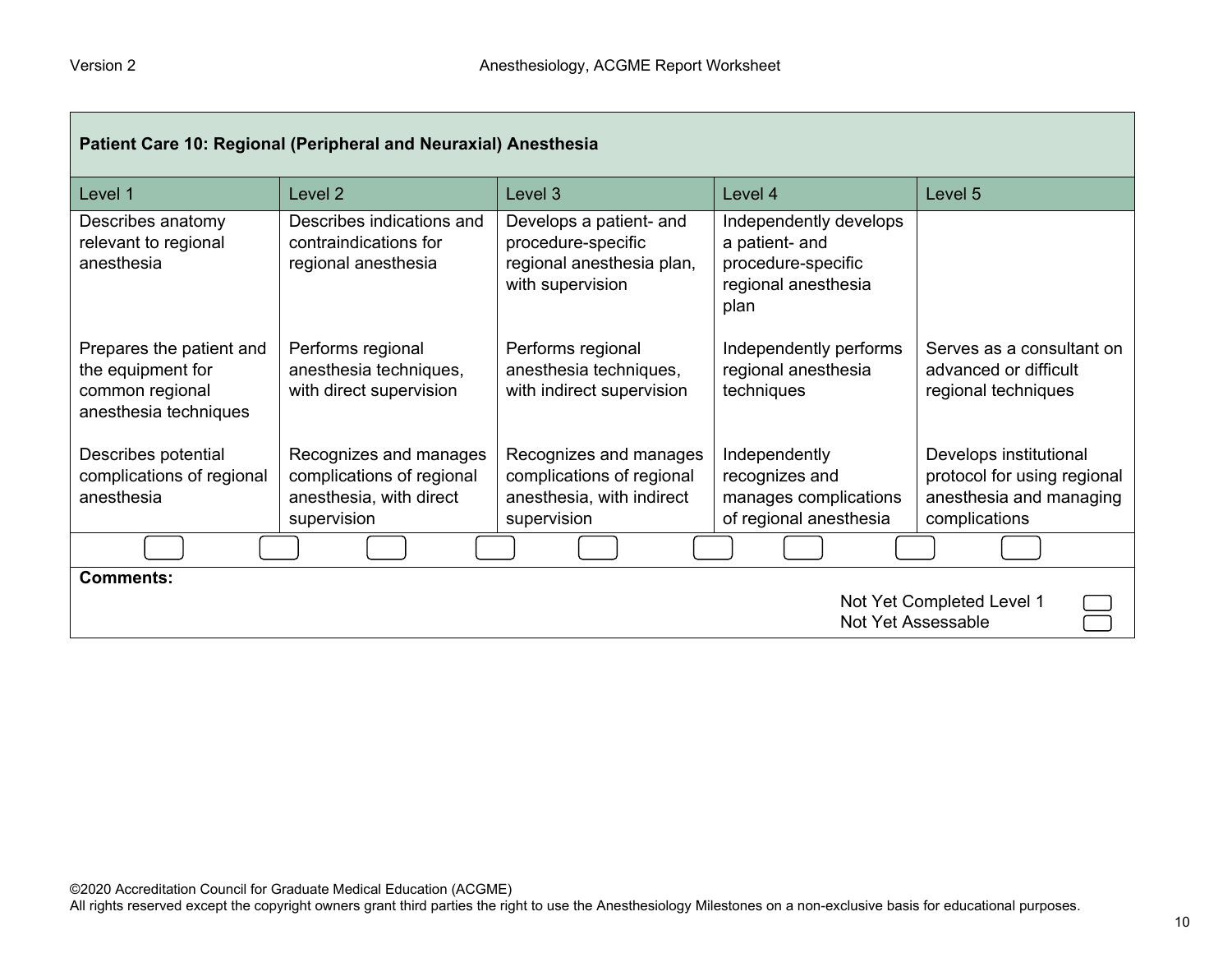| <b>Medical Knowledge 1: Foundational Knowledge</b>                                                     |                                                                                                                                            |                                                                                                                                             |                                                                                                                                                                   |                                                                                                                                                                          |
|--------------------------------------------------------------------------------------------------------|--------------------------------------------------------------------------------------------------------------------------------------------|---------------------------------------------------------------------------------------------------------------------------------------------|-------------------------------------------------------------------------------------------------------------------------------------------------------------------|--------------------------------------------------------------------------------------------------------------------------------------------------------------------------|
| Level 1                                                                                                | Level 2                                                                                                                                    | Level 3                                                                                                                                     | Level 4                                                                                                                                                           | Level 5                                                                                                                                                                  |
| Demonstrates<br>knowledge of<br>pathophysiology and<br>treatment of medical and<br>surgical conditions | Demonstrates knowledge<br>of common medical and<br>surgical disease,<br>treatments, and<br>populations as it relates to<br>anesthetic care | Demonstrates knowledge<br>of complex medical and<br>surgical disease,<br>treatments, and<br>populations as it relates to<br>anesthetic care | Demonstrates<br>comprehensive<br>knowledge of medical<br>and surgical disease as<br>it relates to the full<br>spectrum of the<br>patient's peri-operative<br>care | Demonstrates scientific<br>knowledge of uncommon,<br>atypical, or complex<br>conditions as it relates to<br>the full spectrum of the<br>patient's peri-operative<br>care |
| Identifies medications<br>used to treat common<br>comorbidities                                        | Demonstrates knowledge<br>of pharmacology of<br>medications routinely<br>used in anesthetic care                                           | Demonstrates knowledge<br>of medications used in<br>subspecialty areas (e.g.,<br>cardiac, obstetrics)                                       | Demonstrates<br>comprehensive<br>knowledge of<br>pharmacology in the<br>setting of complex<br>comorbidities                                                       | Participates in research<br>related to pharmacology                                                                                                                      |
|                                                                                                        |                                                                                                                                            |                                                                                                                                             |                                                                                                                                                                   |                                                                                                                                                                          |
| <b>Comments:</b><br>Not Yet Completed Level 1<br>Not Yet Assessable                                    |                                                                                                                                            |                                                                                                                                             |                                                                                                                                                                   |                                                                                                                                                                          |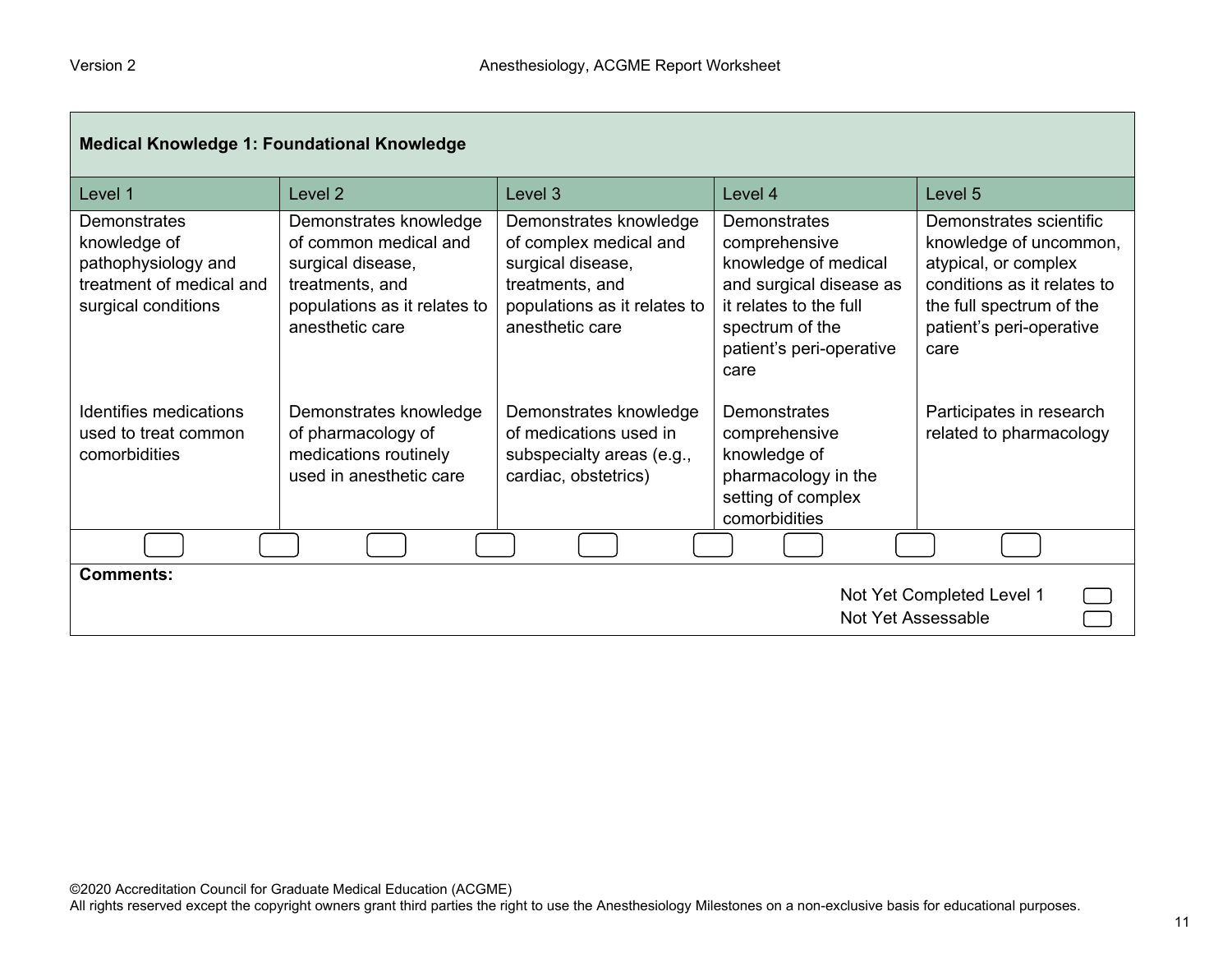| <b>Medical Knowledge 2: Clinical Reasoning</b>                                                                                       |                                                                                                                                   |                                                                                                      |                                                                                                                                                          |                                                                                                           |
|--------------------------------------------------------------------------------------------------------------------------------------|-----------------------------------------------------------------------------------------------------------------------------------|------------------------------------------------------------------------------------------------------|----------------------------------------------------------------------------------------------------------------------------------------------------------|-----------------------------------------------------------------------------------------------------------|
| Level 1                                                                                                                              | Level <sub>2</sub>                                                                                                                | Level 3                                                                                              | Level 4                                                                                                                                                  | Level 5                                                                                                   |
| Organizes and<br>accurately summarizes<br>information obtained<br>from the patient<br>evaluation to develop a<br>clinical impression | Integrates information<br>from all sources to<br>develop a basic<br>differential diagnosis for<br>common patient<br>presentations | Develops a thorough and<br>prioritized differential<br>diagnosis for common<br>patient presentations | Develops prioritized<br>differential diagnoses in<br>complex patient<br>presentations and<br>incorporates subtle,<br>unusual, or conflicting<br>findings | Coaches others to<br>develop prioritized<br>differential diagnoses in<br>complex patient<br>presentations |
| Lists types of clinical<br>reasoning errors                                                                                          | Identifies clinical<br>reasoning errors within<br>patient care, with<br>guidance                                                  | Retrospectively applies<br>clinical reasoning<br>principles to identify<br>errors                    | Continually re-appraises<br>one's clinical reasoning<br>to improve patient care<br>in real time                                                          | Models how to recognize<br>errors and reflect upon<br>one's own clinical<br>reasoning                     |
|                                                                                                                                      |                                                                                                                                   |                                                                                                      |                                                                                                                                                          |                                                                                                           |
| <b>Comments:</b><br>Not Yet Completed Level 1<br>Not Yet Assessable                                                                  |                                                                                                                                   |                                                                                                      |                                                                                                                                                          |                                                                                                           |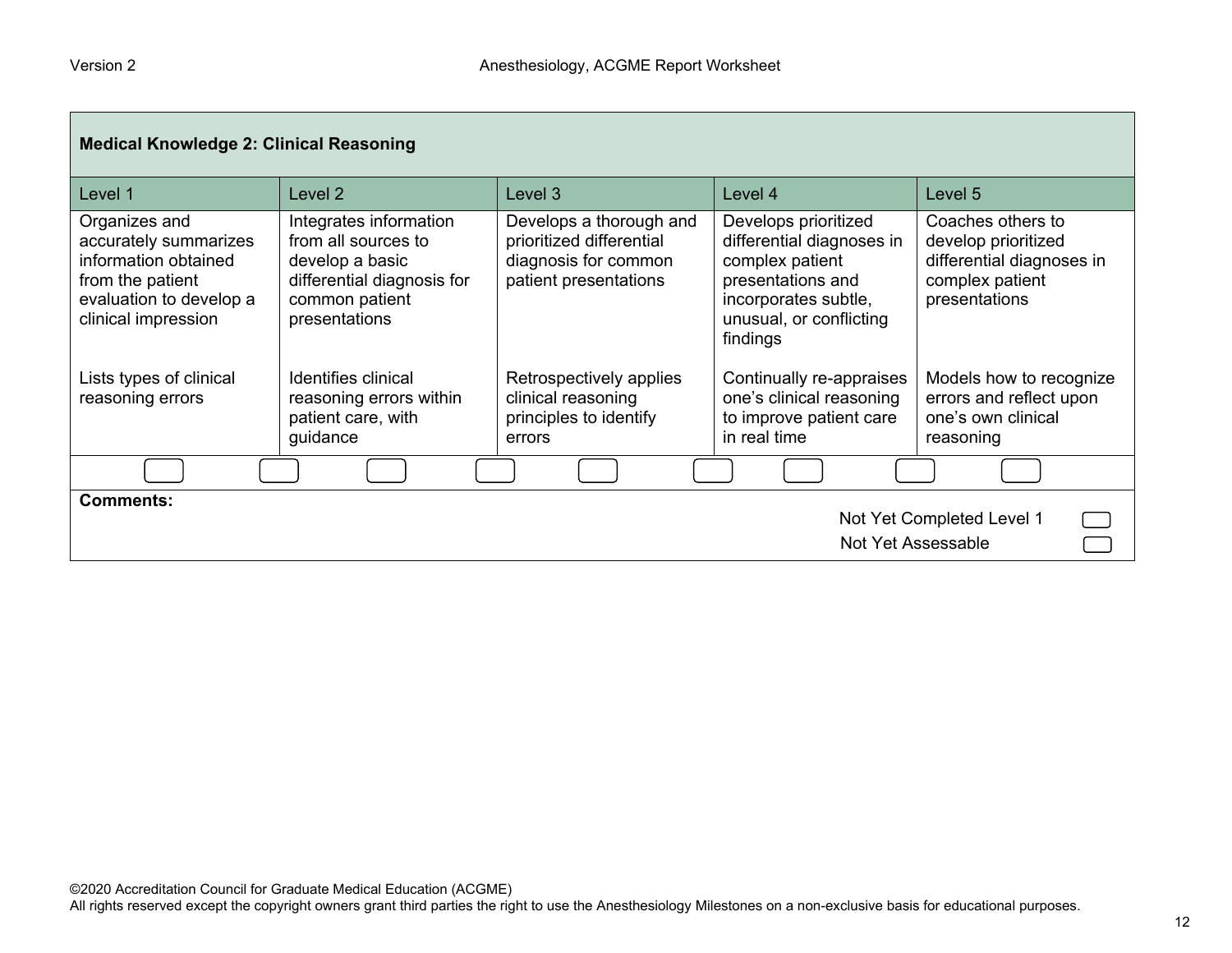| Systems-Based Practice 1: Patient Safety and Quality Improvement                          |                                                                                                         |                                                                                                             |                                                                                                                         |                                                                                                                   |
|-------------------------------------------------------------------------------------------|---------------------------------------------------------------------------------------------------------|-------------------------------------------------------------------------------------------------------------|-------------------------------------------------------------------------------------------------------------------------|-------------------------------------------------------------------------------------------------------------------|
| Level 1                                                                                   | Level <sub>2</sub>                                                                                      | Level <sub>3</sub>                                                                                          | Level 4                                                                                                                 | Level 5                                                                                                           |
| Demonstrates<br>knowledge of common<br>events that impact<br>patient safety               | Identifies system factors<br>that lead to patient safety<br>events                                      | Participates in analysis of<br>patient safety events<br>(simulated or actual)                               | Conducts analysis of<br>patient safety events<br>and offers error<br>prevention strategies<br>(simulated or actual)     | Actively engages teams<br>and processes to modify<br>systems to prevent<br>patient safety events                  |
| Demonstrates<br>knowledge of how to<br>report patient safety<br>events                    | Reports patient safety<br>events through<br>institutional reporting<br>systems (simulated or<br>actual) | Participates in disclosure<br>of patient safety events to<br>patients and families<br>(simulated or actual) | Discloses patient safety<br>events to patients and<br>families (simulated or<br>actual)                                 | Role models or mentors<br>others in the disclosure of<br>patient safety events                                    |
| Demonstrates<br>knowledge of basic<br>quality improvement<br>methodologies and<br>metrics | Describes departmental<br>quality improvement<br>initiatives                                            | Participates in department<br>quality improvement<br>initiatives                                            | Demonstrates the skills<br>required to identify,<br>develop, implement,<br>and analyze a quality<br>improvement project | Creates, implements, and<br>assesses quality<br>improvement initiatives at<br>the institutional level or<br>above |
|                                                                                           |                                                                                                         |                                                                                                             |                                                                                                                         |                                                                                                                   |
| <b>Comments:</b>                                                                          |                                                                                                         |                                                                                                             |                                                                                                                         | Not Yet Completed Level 1                                                                                         |

All rights reserved except the copyright owners grant third parties the right to use the Anesthesiology Milestones on a non-exclusive basis for educational purposes.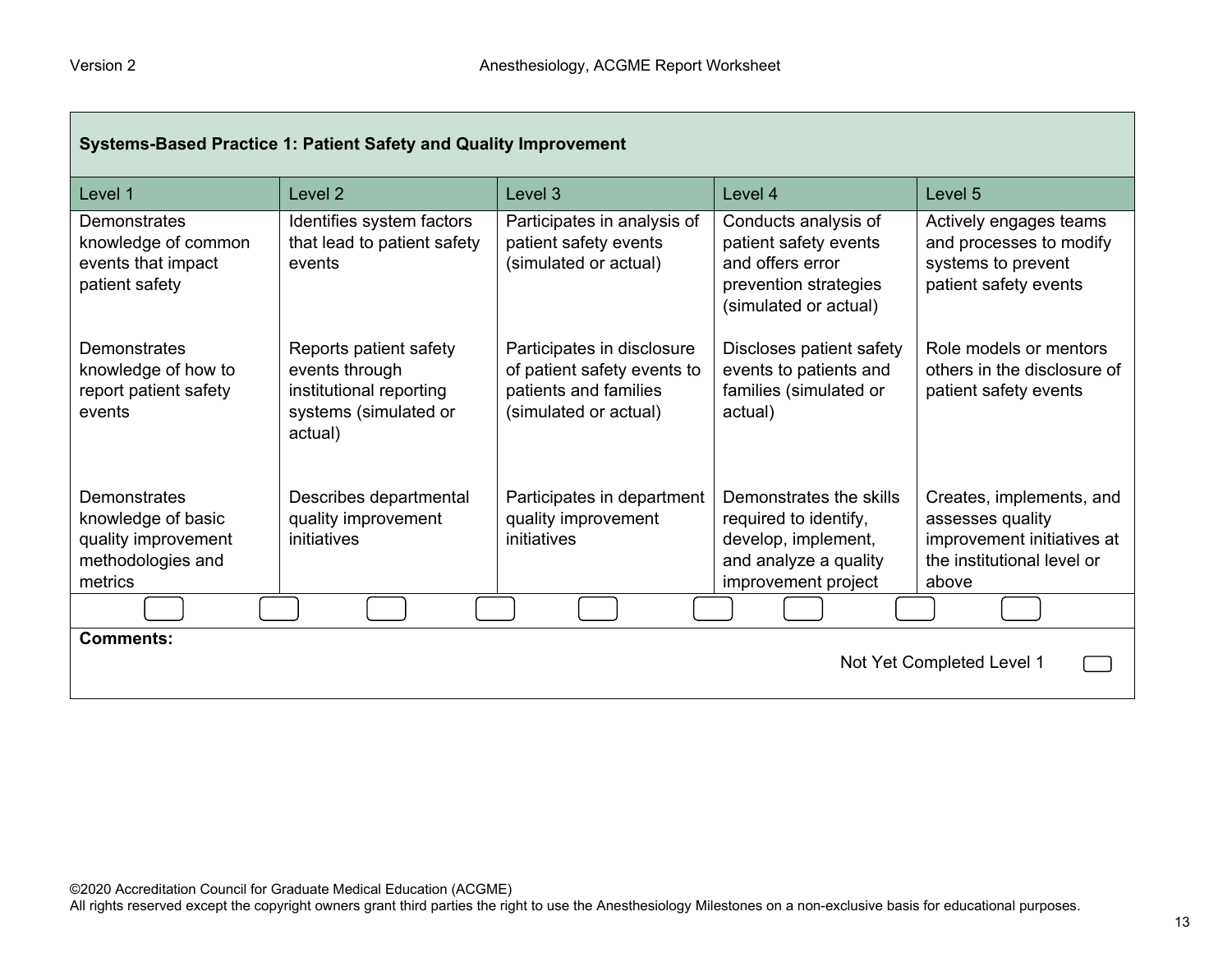| Systems-Based Practice 2: System Navigation for Patient-Centered Care                     |                                                                                                                                              |                                                                                                                                              |                                                                                                                                              |                                                                                                                                 |
|-------------------------------------------------------------------------------------------|----------------------------------------------------------------------------------------------------------------------------------------------|----------------------------------------------------------------------------------------------------------------------------------------------|----------------------------------------------------------------------------------------------------------------------------------------------|---------------------------------------------------------------------------------------------------------------------------------|
| Level 1                                                                                   | Level <sub>2</sub>                                                                                                                           | Level 3                                                                                                                                      | Level 4                                                                                                                                      | Level 5                                                                                                                         |
| Demonstrates<br>knowledge of care<br>coordination                                         | Coordinates care of<br>patients in routine clinical<br>situations effectively using<br>the roles of the<br>interprofessional team<br>members | Coordinates care of<br>patients in complex<br>clinical situations<br>effectively using the roles<br>of the interprofessional<br>team members | Role models effective<br>coordination of patient-<br>centered care among<br>different disciplines and<br>specialties                         | Analyzes the process of<br>care coordination and<br>participates in the design<br>and implementation of<br>improvements         |
| Identifies key elements<br>for safe and effective<br>transitions of care and<br>hand-offs | Performs safe and<br>effective transitions of<br>care/hand-offs in routine<br>clinical situations                                            | Performs safe and<br>effective transitions of<br>care/hand-offs in complex<br>clinical situations                                            | Role models and<br>advocates for safe and<br>effective transitions of<br>care/hand-offs within<br>and across health care<br>delivery systems | Improves quality of<br>transitions of care within<br>and across health care<br>delivery systems to<br>optimize patient outcomes |
| Demonstrates<br>knowledge of population<br>and community health<br>needs and disparities  | Identifies specific<br>population and<br>community health needs<br>and inequities for their<br>local population                              | Uses institutional<br>resources effectively to<br>meet the needs of a<br>patient population and<br>community                                 | Participates in changing<br>and adapting practice to<br>provide for the needs of<br>specific populations                                     | Advocates for populations<br>and communities with<br>health care inequities in<br>the peri-operative setting                    |
|                                                                                           |                                                                                                                                              |                                                                                                                                              |                                                                                                                                              |                                                                                                                                 |
| <b>Comments:</b><br>Not Yet Completed Level 1                                             |                                                                                                                                              |                                                                                                                                              |                                                                                                                                              |                                                                                                                                 |

ш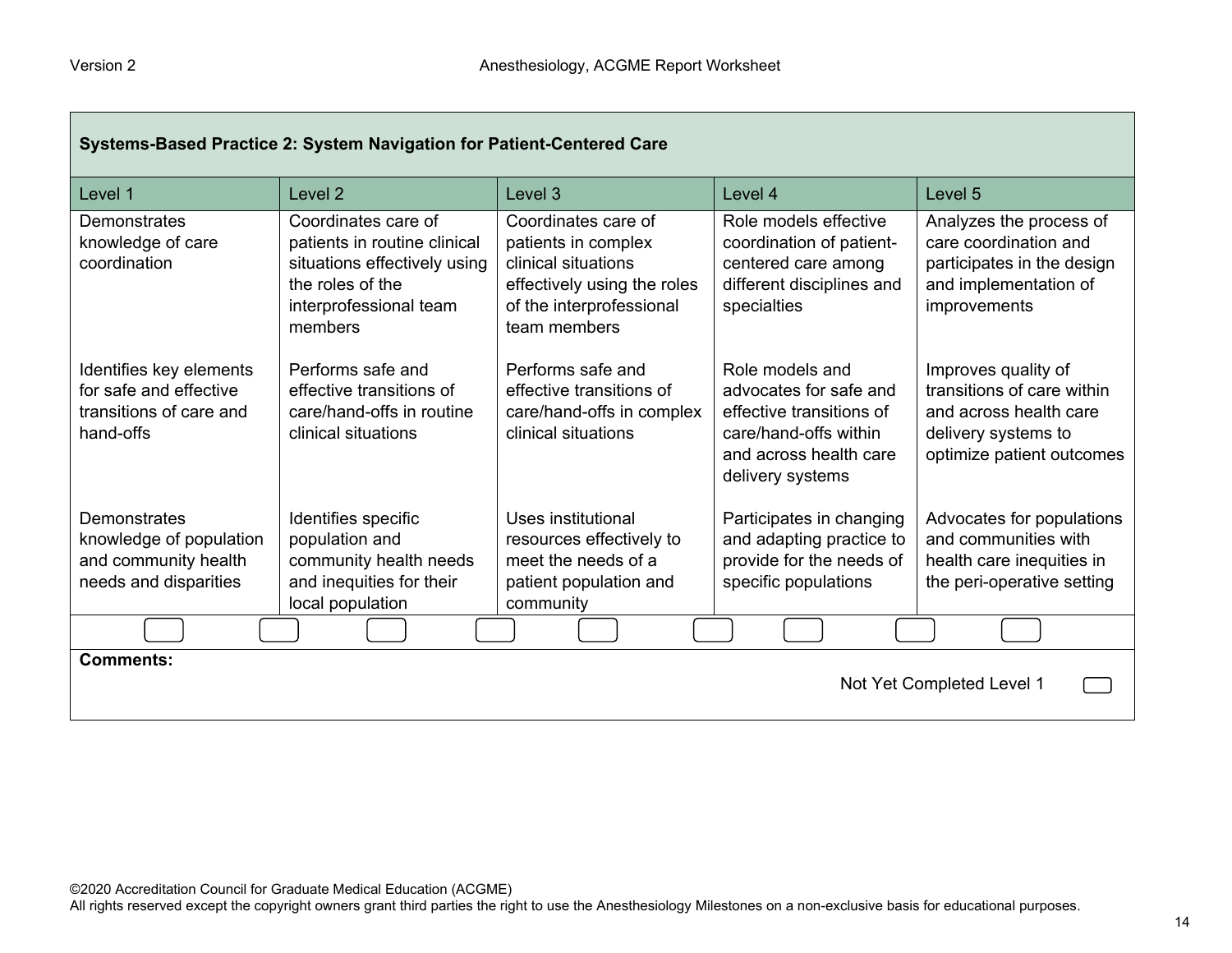| Systems-Based Practice 3: Physician Role in Health Care Systems                                                                                          |                                                                                                                          |                                                                                                                                            |                                                                                                                                                       |                                                                                                                   |
|----------------------------------------------------------------------------------------------------------------------------------------------------------|--------------------------------------------------------------------------------------------------------------------------|--------------------------------------------------------------------------------------------------------------------------------------------|-------------------------------------------------------------------------------------------------------------------------------------------------------|-------------------------------------------------------------------------------------------------------------------|
| Level 1                                                                                                                                                  | Level 2                                                                                                                  | Level 3                                                                                                                                    | Level 4                                                                                                                                               | Level 5                                                                                                           |
| Identifies key<br>components of the<br>complex health care<br>system (e.g., hospital,<br>skilled nursing facility,<br>finance, personnel,<br>technology) | Describes how<br>components of a complex<br>health care system are<br>interrelated, and how this<br>impacts patient care | Discusses how individual<br>practice affects the<br>broader system (e.g.,<br>length of stay,<br>readmission rates, clinical<br>efficiency) | Manages various<br>components of the<br>complex health care<br>system to provide<br>efficient and effective<br>patient care and<br>transition of care | Advocates for or leads<br>systems change that<br>enhances high-value,<br>efficient, and effective<br>patient care |
| States factors impacting<br>the costs of anesthetic<br>care                                                                                              | Documents anesthetic<br>detail to facilitate accurate<br>billing and reimbursement                                       | Explains the impact of<br>documentation on billing<br>and reimbursement                                                                    | Practices and<br>advocates for cost-<br>effective patient care                                                                                        | Engages in external<br>activities related to<br>advocacy for cost-<br>effective care                              |
|                                                                                                                                                          |                                                                                                                          |                                                                                                                                            |                                                                                                                                                       |                                                                                                                   |
| <b>Comments:</b><br>Not Yet Completed Level 1                                                                                                            |                                                                                                                          |                                                                                                                                            |                                                                                                                                                       |                                                                                                                   |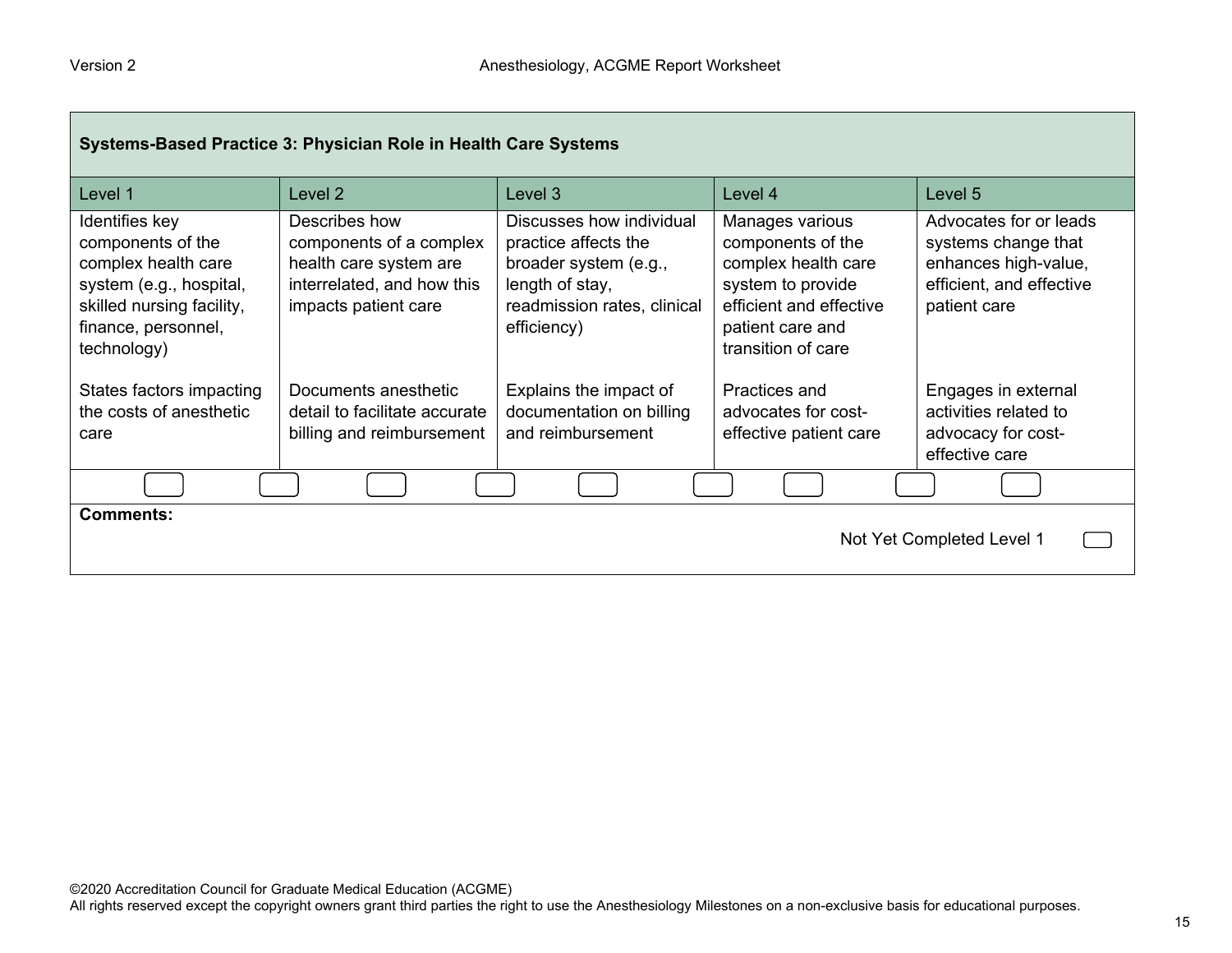| Practice-Based Learning and Improvement 1: Evidence-Based and Informed Practice |                                                                                                                     |                                                                                                                                  |                                                                                                                                       |                                                                                                                                        |
|---------------------------------------------------------------------------------|---------------------------------------------------------------------------------------------------------------------|----------------------------------------------------------------------------------------------------------------------------------|---------------------------------------------------------------------------------------------------------------------------------------|----------------------------------------------------------------------------------------------------------------------------------------|
| Level 1                                                                         | Level 2                                                                                                             | Level 3                                                                                                                          | Level 4                                                                                                                               | Level 5                                                                                                                                |
| Accesses and uses<br>evidence in routine<br>patient care                        | Articulates clinical<br>questions and elicits<br>patient preferences and<br>values to guide evidence-<br>based care | Locates and applies the<br>best available evidence,<br>integrated with patient<br>preference, to the care of<br>complex patients | Appraises and applies<br>evidence, even in the<br>face of uncertainty and<br>conflicting evidence, to<br>guide individualized<br>care | Coaches others to<br>appraise and apply<br>evidence for complex<br>patients and/or<br>participates in the<br>development of guidelines |
|                                                                                 |                                                                                                                     |                                                                                                                                  |                                                                                                                                       |                                                                                                                                        |
| <b>Comments:</b>                                                                |                                                                                                                     |                                                                                                                                  |                                                                                                                                       | Not Yet Completed Level 1                                                                                                              |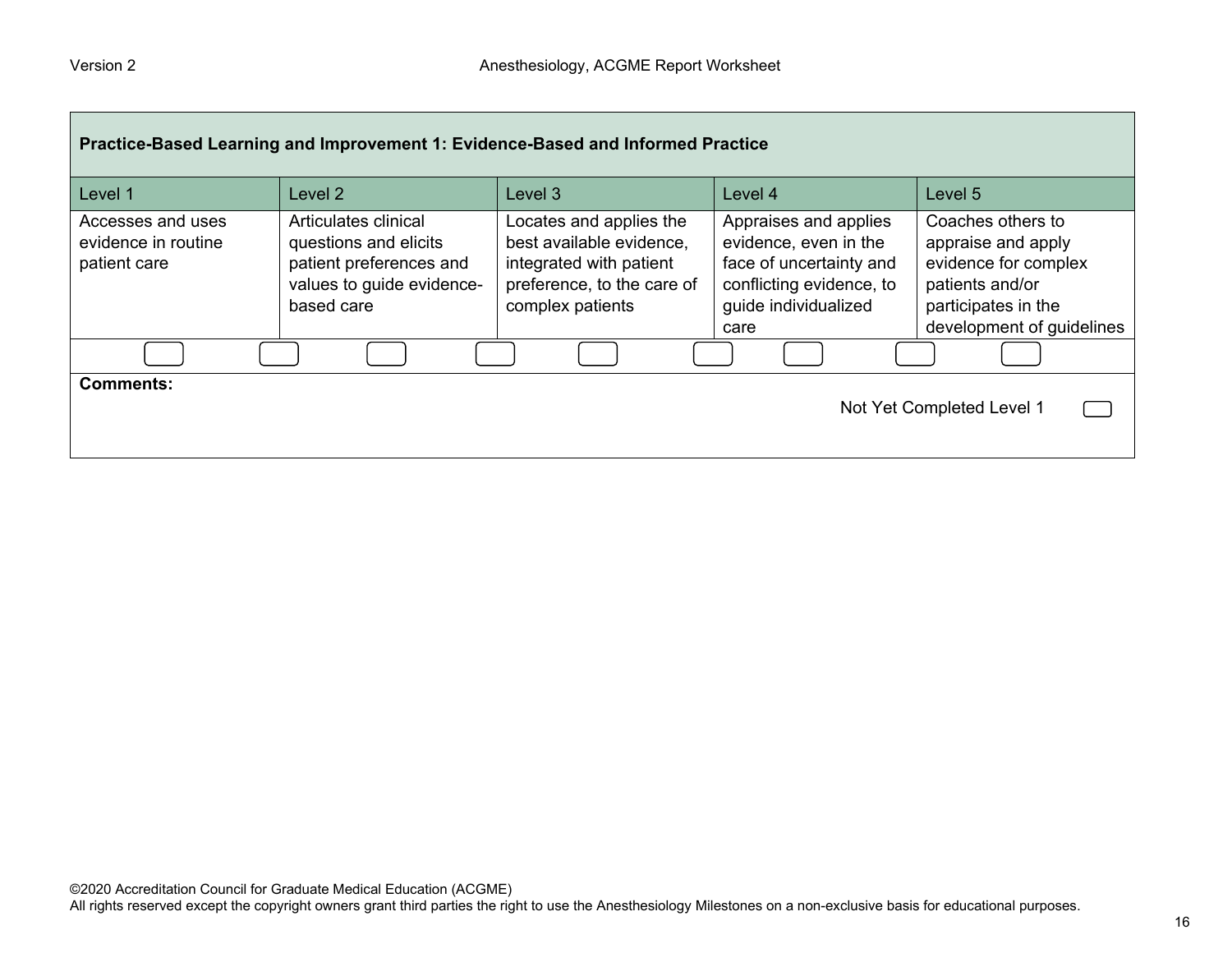| Practice-Based Learning and Improvement 2: Reflective Practice and Commitment to Personal Growth   |                                                                                             |                                                                           |                                                                                            |                                                                                            |
|----------------------------------------------------------------------------------------------------|---------------------------------------------------------------------------------------------|---------------------------------------------------------------------------|--------------------------------------------------------------------------------------------|--------------------------------------------------------------------------------------------|
| Level 1                                                                                            | Level 2                                                                                     | Level 3                                                                   | Level 4                                                                                    | Level 5                                                                                    |
| Accepts responsibility for<br>personal and<br>professional<br>development by<br>establishing goals | Demonstrates openness<br>to performance data<br>(feedback and other<br>input) to form goals | Seeks performance data<br>episodically, with<br>adaptability and humility | Intentionally seeks<br>performance data<br>consistently, with<br>adaptability and humility | Role models consistently<br>seeking performance<br>data, with adaptability and<br>humility |
| Identifies the factors that<br>contribute to<br>performance deficits                               | Analyzes and<br>acknowledges the factors<br>that contribute to<br>performance deficits      | Institutes behavioral<br>change(s) to improve<br>performance              | Considers alternatives<br>to improve performance                                           | Models reflective practice                                                                 |
| <b>Actively seeks</b><br>opportunities to improve                                                  | Designs and implements<br>a learning plan, with<br>prompting                                | Independently creates<br>and implements a<br>learning plan                | Integrates performance<br>data to adapt the<br>learning plan                               | Facilitates the design and<br>implementation of<br>learning plans for others               |
|                                                                                                    |                                                                                             |                                                                           |                                                                                            |                                                                                            |
| <b>Comments:</b><br>Not Yet Completed Level 1                                                      |                                                                                             |                                                                           |                                                                                            |                                                                                            |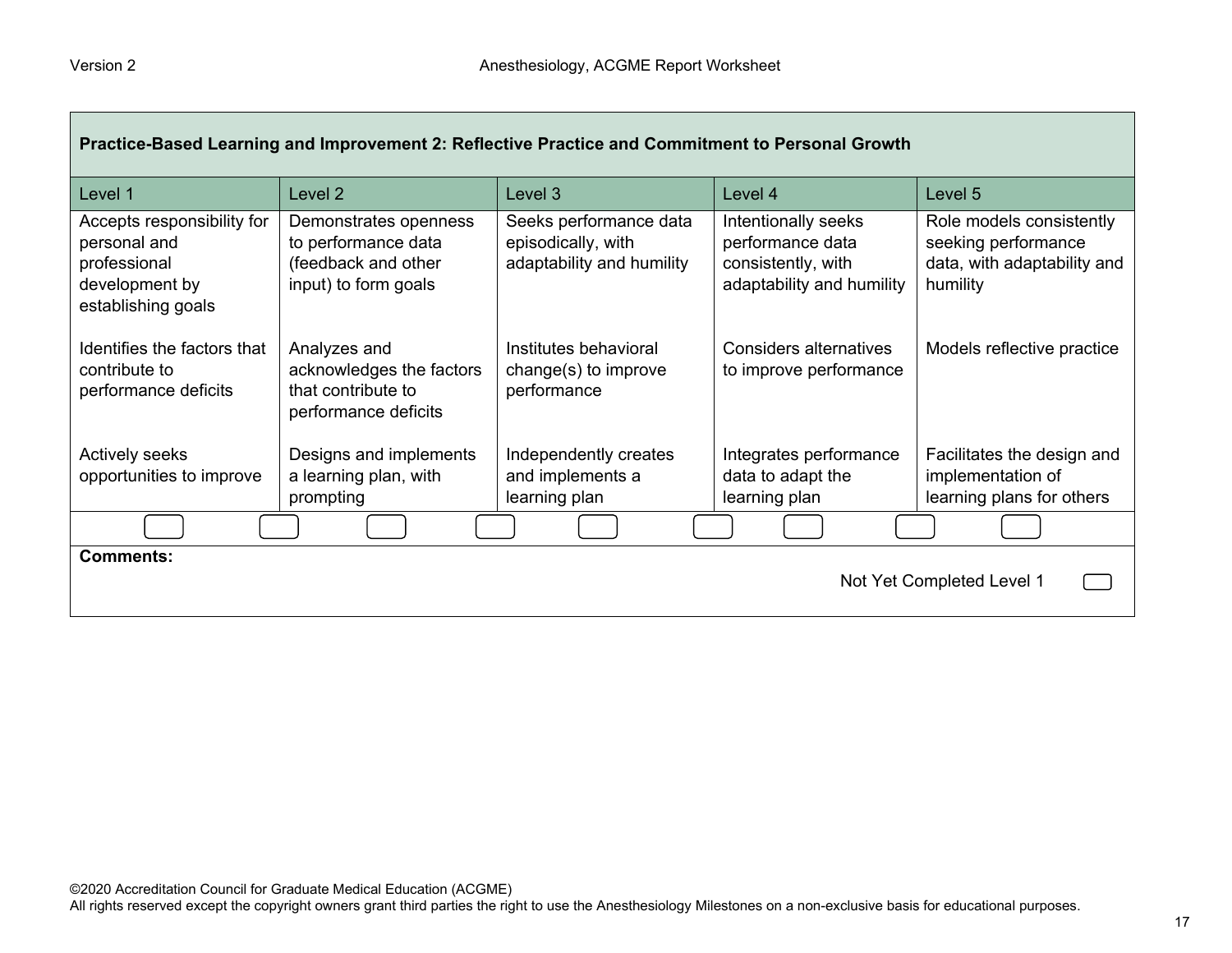| Professionalism 1: Professional Behavior and Ethical Principles                   |                                                                             |                                                                                                  |                                                                                                                          |                                                                                                                                           |  |
|-----------------------------------------------------------------------------------|-----------------------------------------------------------------------------|--------------------------------------------------------------------------------------------------|--------------------------------------------------------------------------------------------------------------------------|-------------------------------------------------------------------------------------------------------------------------------------------|--|
| Level 1                                                                           | Level 2                                                                     | Level 3                                                                                          | Level 4                                                                                                                  | Level 5                                                                                                                                   |  |
| Identifies potential<br>triggers for<br>professionalism lapses                    | Demonstrates insight into<br>professional behavior in<br>routine situations | <b>Demonstrates</b><br>professional behavior in<br>complex or stressful<br>situations            | Recognizes situations<br>that may trigger<br>professionalism lapses<br>and intervenes to<br>prevent lapses in<br>oneself | Coaches others when<br>their behavior fails to<br>meet professional<br>expectations                                                       |  |
| Describes when and how<br>to report lapses in<br>professionalism                  | Takes responsibility for<br>one's own<br>professionalism lapses             | Recognizes need to seek<br>help in managing and<br>resolving complex<br>interpersonal situations | Actively solicits help<br>and acts on<br>recommendations to<br>resolve complex<br>interpersonal situations               |                                                                                                                                           |  |
| Demonstrates<br>knowledge of the ethical<br>principles underlying<br>patient care | Analyzes straightforward<br>situations using ethical<br>principles          | Analyzes complex<br>situations using ethical<br>principles                                       | Recognizes and utilizes<br>resources for managing<br>and resolving ethical<br>dilemmas                                   | Identifies and seeks to<br>address system-level<br>factors that induce or<br>exacerbate ethical<br>problems or impede their<br>resolution |  |
|                                                                                   |                                                                             |                                                                                                  |                                                                                                                          |                                                                                                                                           |  |
| <b>Comments:</b><br>Not Yet Completed Level 1                                     |                                                                             |                                                                                                  |                                                                                                                          |                                                                                                                                           |  |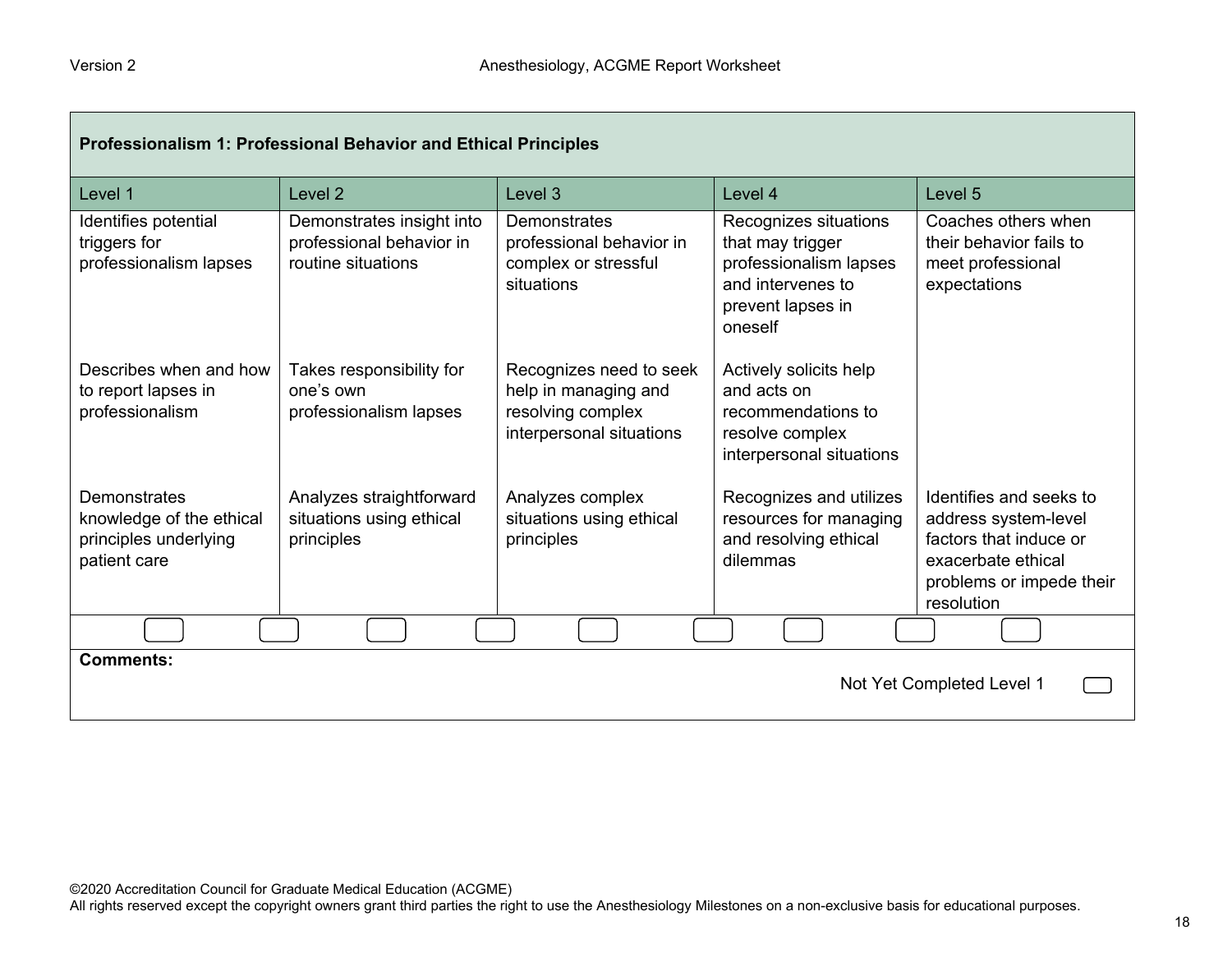| Professionalism 2: Accountability/Conscientiousness                |                                                                                                                               |                                                                                                                               |                                                                                                                                                  |                                                                                                                                 |
|--------------------------------------------------------------------|-------------------------------------------------------------------------------------------------------------------------------|-------------------------------------------------------------------------------------------------------------------------------|--------------------------------------------------------------------------------------------------------------------------------------------------|---------------------------------------------------------------------------------------------------------------------------------|
| Level 1                                                            | Level 2                                                                                                                       | Level 3                                                                                                                       | Level 4                                                                                                                                          | Level 5                                                                                                                         |
| Responds promptly to<br>requests or reminders to<br>complete tasks | Performs tasks and<br>responsibilities in a timely<br>manner                                                                  | Performs tasks and<br>responsibilities in a timely<br>manner with appropriate<br>attention to detail in<br>routine situations | Prioritizes tasks and<br>responsibilities in a<br>timely manner with<br>appropriate attention to<br>detail in complex or<br>stressful situations |                                                                                                                                 |
| Takes responsibility for<br>failure to complete tasks              | Recognizes situations<br>that may impact one's<br>own ability to complete<br>tasks and responsibilities<br>in a timely manner | Takes responsibility for<br>tasks not completed in a<br>timely manner and<br>identifies strategies to<br>prevent recurrence   | Proactively implements<br>strategies to ensure that<br>the needs of patients,<br>teams, and systems are<br>met                                   | Designs and implements<br>an institutional systems<br>approach to ensure timely<br>task completion and<br>shared responsibility |
|                                                                    |                                                                                                                               |                                                                                                                               |                                                                                                                                                  |                                                                                                                                 |
| <b>Comments:</b><br>Not Yet Completed Level 1                      |                                                                                                                               |                                                                                                                               |                                                                                                                                                  |                                                                                                                                 |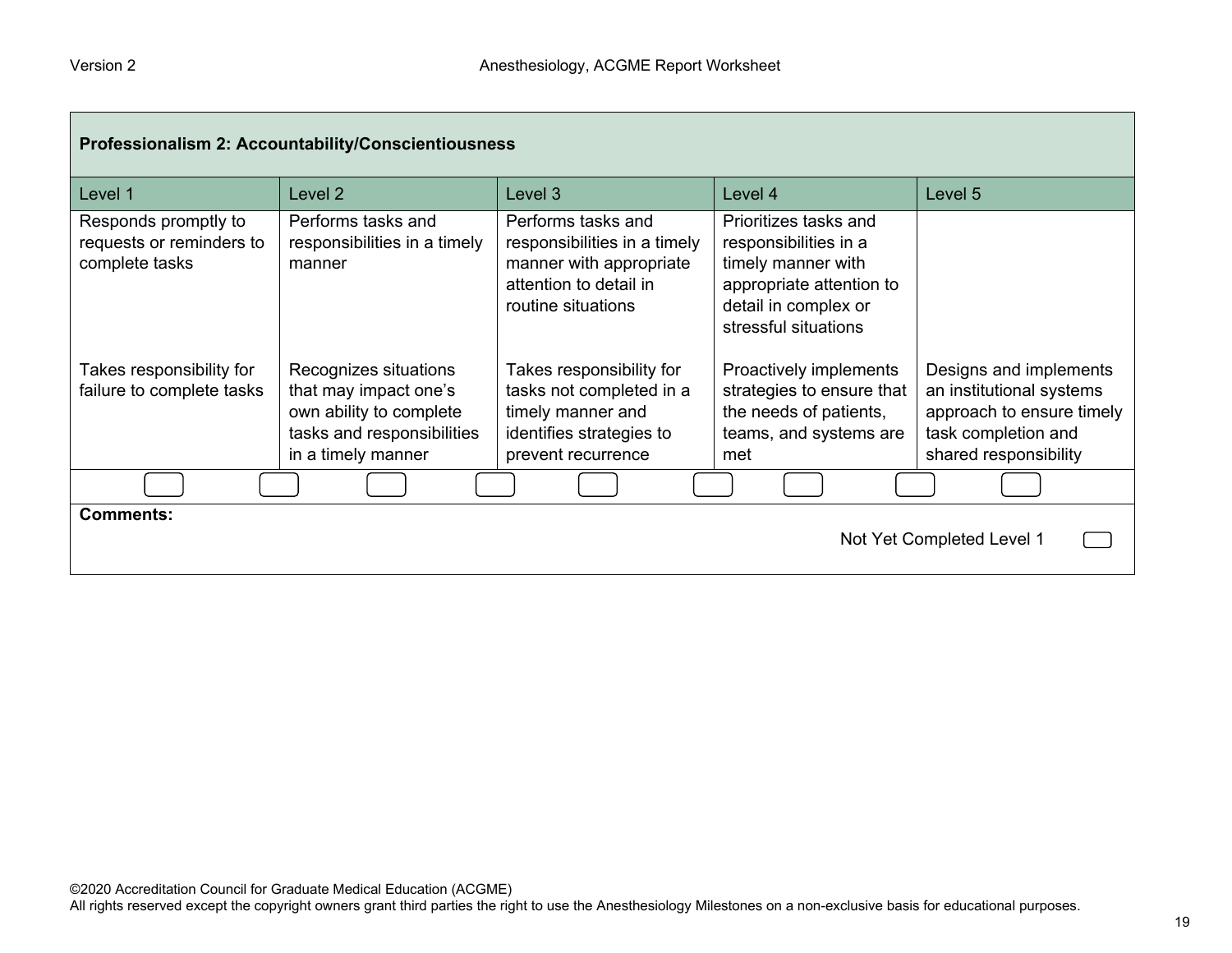| Professionalism 3: Well-Being                                                         |                                                                                                     |                                                                                                               |                                                                                                                   |                                                                                                                |
|---------------------------------------------------------------------------------------|-----------------------------------------------------------------------------------------------------|---------------------------------------------------------------------------------------------------------------|-------------------------------------------------------------------------------------------------------------------|----------------------------------------------------------------------------------------------------------------|
| Level 1                                                                               | Level <sub>2</sub>                                                                                  | Level 3                                                                                                       | Level 4                                                                                                           | Level 5                                                                                                        |
| Recognizes the<br>importance of<br>addressing personal and<br>professional well-being | Lists available resources<br>for personal and<br>professional well-being<br>Describes institutional | With assistance,<br>proposes a plan to<br>promote personal and<br>professional well-being<br>Recognizes which | Independently develops<br>a plan to promote<br>personal and<br>professional well-being<br>Describes institutional | Creates institutional-level<br>interventions that promote<br>colleagues' well-being<br>Describes institutional |
|                                                                                       | resources that are meant<br>to promote well-being                                                   | institutional factors affect<br>well-being                                                                    | factors that positively<br>and/or negatively affect<br>well-being                                                 | programs designed to<br>examine systemic<br>contributors to burnout                                            |
|                                                                                       |                                                                                                     |                                                                                                               |                                                                                                                   |                                                                                                                |
| <b>Comments:</b><br>Not Yet Completed Level 1                                         |                                                                                                     |                                                                                                               |                                                                                                                   |                                                                                                                |

This subcompetency is not intended to evaluate a resident's well-being. Rather, the intent is to ensure that each resident has the fundamental knowledge of factors that affect well-being, the mechanisms by which those factors affect well-being, and available resources and tools to improve well-being.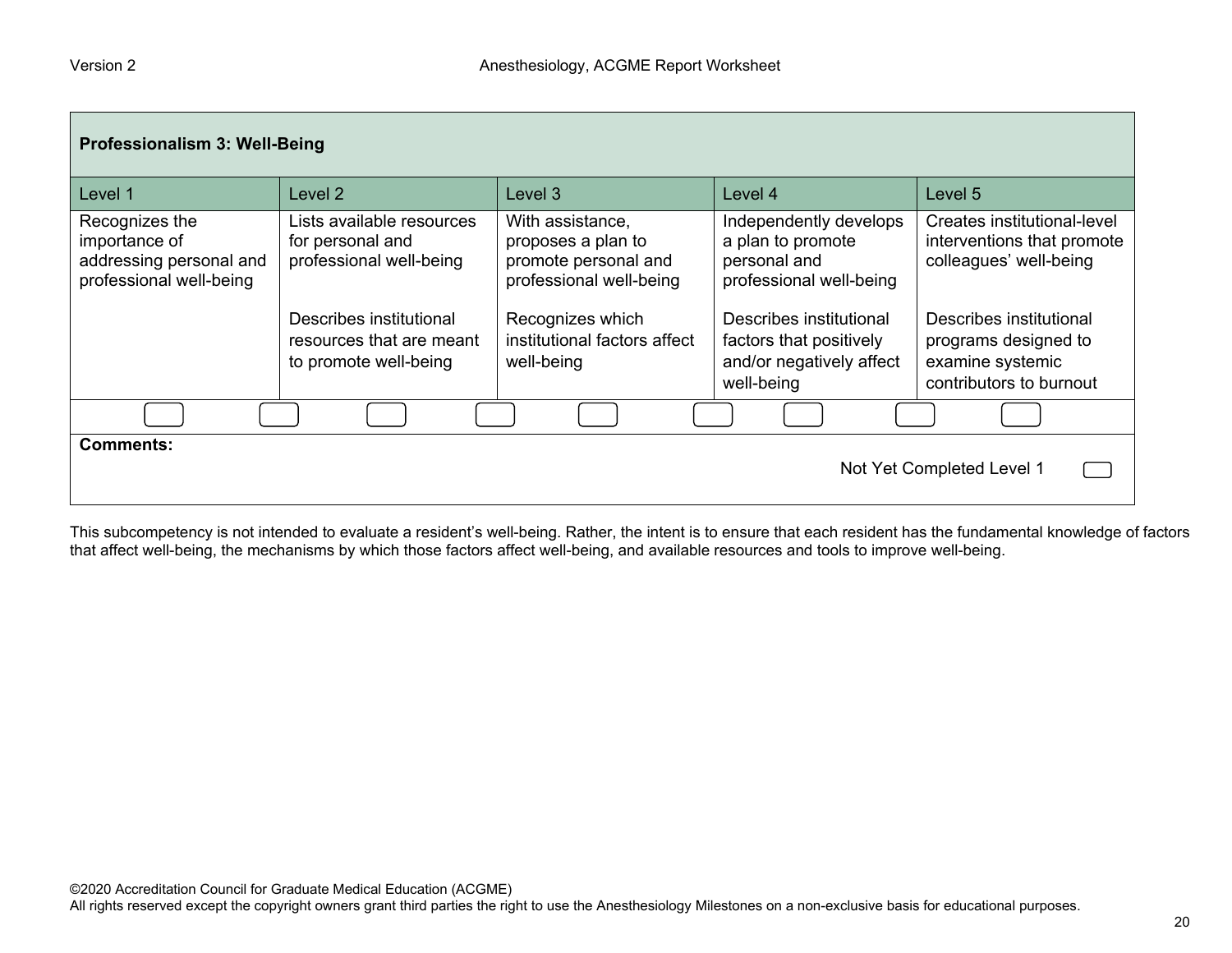| Interpersonal and Communication Skills 1: Patient- and Family-Centered Communication                 |                                                                                                                          |                                                                                        |                                                                                                                             |                                                                   |
|------------------------------------------------------------------------------------------------------|--------------------------------------------------------------------------------------------------------------------------|----------------------------------------------------------------------------------------|-----------------------------------------------------------------------------------------------------------------------------|-------------------------------------------------------------------|
| Level 1                                                                                              | Level 2                                                                                                                  | Level 3                                                                                | Level 4                                                                                                                     | Level 5                                                           |
| Communicates with<br>patients and their<br>families in an<br>understandable and<br>respectful manner | Customizes<br>communication in the<br>setting of personal biases<br>and barriers with patients<br>and patients' families | Explains complex and<br>difficult information to<br>patients and patients'<br>families | <b>Facilitates difficult</b><br>discussions with<br>patients and patients'<br>families                                      | Mentors others in the<br>facilitation of crucial<br>conversations |
| Provides timely updates<br>to patients and patients'<br>families                                     | Actively listens to patients<br>and patients' families to<br>elicit patient preferences<br>and expectations              | Uses shared decision<br>making to make a<br>personalized care plan                     | <b>Effectively negotiates</b><br>and manages conflict<br>among patients,<br>patients' families, and<br>the health care team | Mentors others in conflict<br>resolution                          |
|                                                                                                      |                                                                                                                          |                                                                                        |                                                                                                                             |                                                                   |
| <b>Comments:</b><br>Not Yet Completed Level 1                                                        |                                                                                                                          |                                                                                        |                                                                                                                             |                                                                   |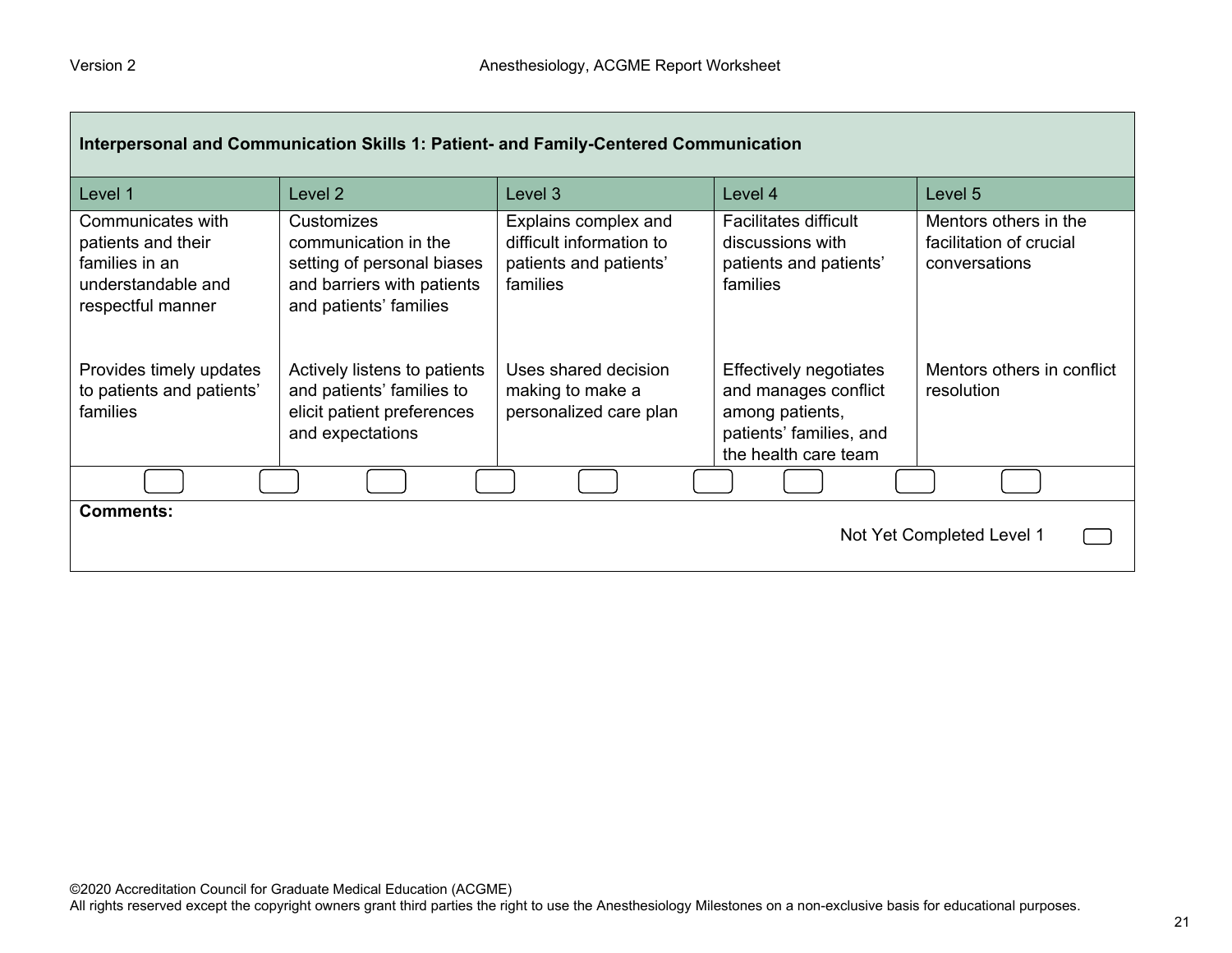| Interpersonal and Communication Skills 2: Interprofessional and Team Communication |                                                                                 |                                                                         |                                                                                                                 |                                                                                                                                                 |
|------------------------------------------------------------------------------------|---------------------------------------------------------------------------------|-------------------------------------------------------------------------|-----------------------------------------------------------------------------------------------------------------|-------------------------------------------------------------------------------------------------------------------------------------------------|
| Level 1                                                                            | Level <sub>2</sub>                                                              | Level 3                                                                 | Level 4                                                                                                         | Level 5                                                                                                                                         |
| Respectfully requests or<br>receives consultations                                 | Clearly, concisely and<br>promptly requests or<br>responds to a<br>consultation | Uses closed-loop<br>communication to verify<br>understanding            | Coordinates<br>recommendations from<br>different members of<br>the health care team to<br>optimize patient care | Role models flexible<br>communication strategies<br>that value input from all<br>health care team<br>members, resolving<br>conflict when needed |
| Uses language that<br>values all members of<br>the health care team                | Communicates<br>information effectively<br>with all health care team<br>members | Adapts communication<br>style to fit team needs                         | Maintains effective<br>communication in crisis<br>situations                                                    | Leads an after-event<br>debrief of the health care<br>team                                                                                      |
| Respectfully receives<br>feedback from the health<br>care team                     | Solicits feedback on<br>performance as a<br>member of the health<br>care team   | Communicates concerns<br>and provides feedback to<br>peers and learners | Communicates<br>constructive feedback to<br>superiors                                                           | Facilitates regular health<br>care team-based<br>feedback in complex<br>situations                                                              |
|                                                                                    |                                                                                 |                                                                         |                                                                                                                 |                                                                                                                                                 |
| <b>Comments:</b><br>Not Yet Completed Level 1                                      |                                                                                 |                                                                         |                                                                                                                 |                                                                                                                                                 |